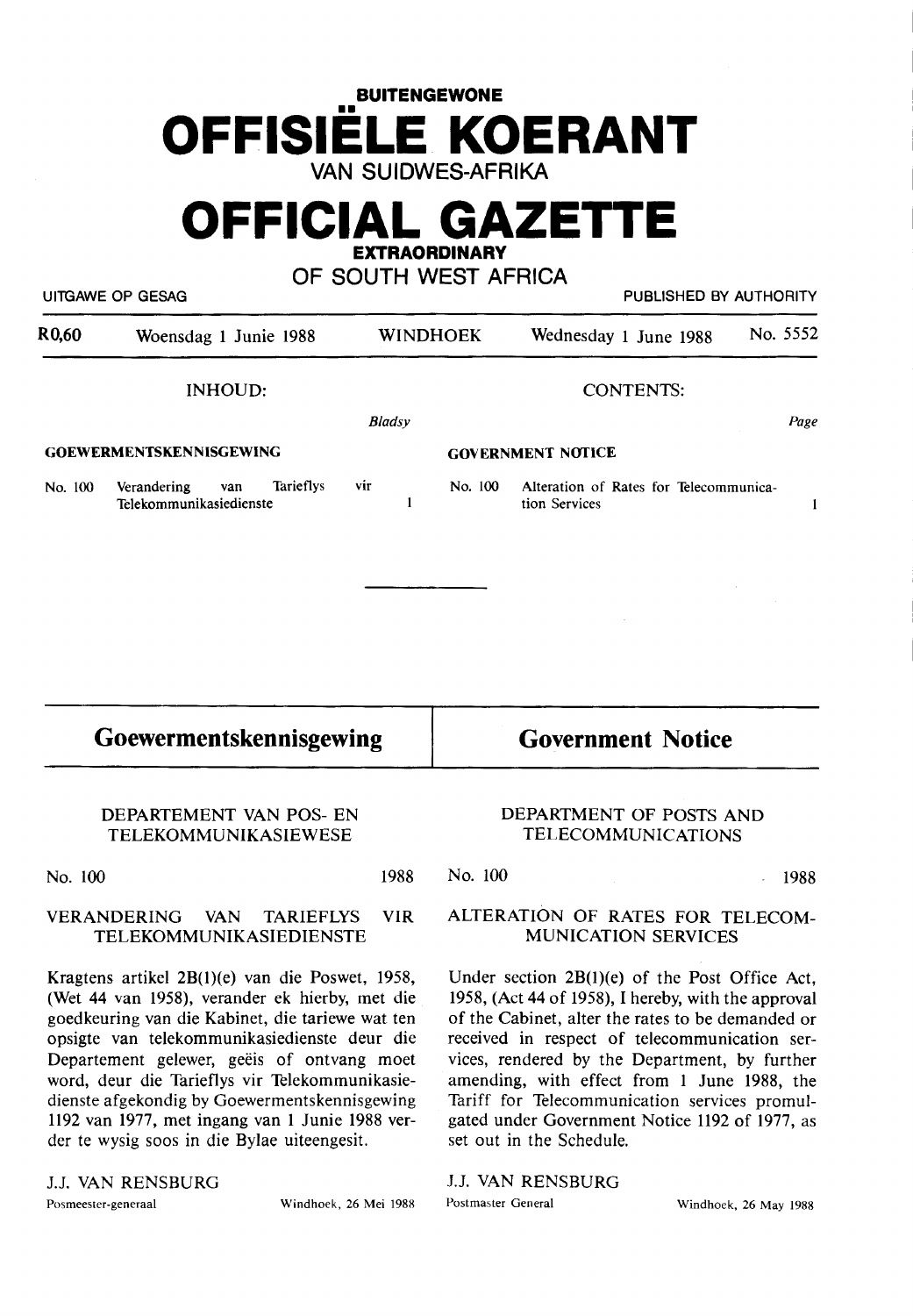No. *5552* 

#### BYLAE

- Deel 4 (INTERNASIONALE TELEKOMMUNIKASIETARIEWE) van genoemde Tarieflys word hierby gewysig -
- ( a) deur items 34.0 en 34.1 deur die volgende items te vervang:
- "34.0 TELEFOONOPROEPKOSTE (UITGESONDERD BUURLANDE)
- 34.1 0perateurbeheerde oproepe:

| Diens na                                                                                                                                                                                                                                                                                                                                                                                                     | GRONDTARIEF                                                                                                                                                                                                                                                               |                                                                                                                                                                                                                                            | Persoonlikeop-                                                                   |
|--------------------------------------------------------------------------------------------------------------------------------------------------------------------------------------------------------------------------------------------------------------------------------------------------------------------------------------------------------------------------------------------------------------|---------------------------------------------------------------------------------------------------------------------------------------------------------------------------------------------------------------------------------------------------------------------------|--------------------------------------------------------------------------------------------------------------------------------------------------------------------------------------------------------------------------------------------|----------------------------------------------------------------------------------|
|                                                                                                                                                                                                                                                                                                                                                                                                              | 3 min                                                                                                                                                                                                                                                                     | 1 min                                                                                                                                                                                                                                      | roepgeld                                                                         |
|                                                                                                                                                                                                                                                                                                                                                                                                              | $\mathbf R$                                                                                                                                                                                                                                                               | $\mathbb{R}$                                                                                                                                                                                                                               | R                                                                                |
| Abu Dhabi                                                                                                                                                                                                                                                                                                                                                                                                    | $24 - 18$                                                                                                                                                                                                                                                                 | $8 - 06$                                                                                                                                                                                                                                   |                                                                                  |
| Afganistan, Demokratiese<br>Republiek<br>Ajman<br>Alaska                                                                                                                                                                                                                                                                                                                                                     | $29 - 79$<br>$24 - 18$<br>$21 - 27$                                                                                                                                                                                                                                       | $9 - 93$<br>$8 - 06$<br>$7 - 09$                                                                                                                                                                                                           | $7 - 09$                                                                         |
| Algerynse Demokratiese en<br>Volksrepubliek (Algerië).<br>Amerikaans-Samoa<br>Andorra<br>Angola<br>Anguilla<br>Antigua<br>Argentynse Republiek<br>Aruba<br>Ascension<br>ASOPE<br>Atlantiese lynbote<br>Australië<br>Bahamas, Gemenebes van die<br>Bahrein, Staat<br>Baleariese Eilande<br>Bangladesj, Volksrepubliek<br>Barbados<br>België<br>Belize<br>Bermuda<br>Bequia-eiland<br>Birma, Sosialistiese Re- | $20 - 16$<br>$18 - 00$<br>$17 - 22$<br>$21 - 18$<br>$14 - 25$<br>$27 - 81$<br>$17 - 22$<br>$22 - 80$<br>$9 - 93$<br>$17 - 22$<br>$30 - 84$<br>$15 - 90$<br>$24 - 27$<br>16–26<br>$17 - 22$<br>$17 - 22$<br>19–47<br>17–22<br>14–25<br>$23 - 43$<br>$34 - 74$<br>$29 - 79$ | $6 - 72$<br>6–00<br>5–74<br>7–06<br>$4 - 75$<br>$9 - 27$<br>5–74<br>7–60<br>3-31<br>5–74<br>$10 - 28$<br>$5 - 30$<br>$8 - 09$<br>$5 - 42$<br>$5 - 74$<br>$5 - 74$<br>$6 - 49$<br>$5 - 74$<br>$4 - 75$<br>$7 - 81$<br>$11 - 58$<br>$9 - 93$ | $5 - 74$<br>$5 - 74$<br>$5 - 74$<br>$5 - 30$<br>$5 - 74$<br>$5 - 74$<br>$7 - 81$ |
| publiek van die Unie van.<br>Bolivia, Republiek<br>Bonaire-eiland<br>Brasilië, Bondsrepubliek.<br>Broenei<br>Burkina Faso<br>Burundi, Republiek<br>Carriacou-eiland<br>Ceuta<br>Chili dessessessessessesses<br>China, Republiek (Taiwan).<br>Ciprus, Republiek<br>Colombia, Republiek                                                                                                                        | $22 - 80$<br>24–27<br>13–92<br>15-90<br>19-86<br>20–85<br>34–74<br>17–22<br>$22 - 50$<br>14–25<br>15-84<br>$20 - 04$                                                                                                                                                      | $7 - 60$<br>$8 - 09$<br>$4 - 64$<br>5-30<br>$6 - 62$<br>$6 - 95$<br>11–58<br>$5 - 74$<br>$7 - 50$<br>$4 - 75$<br>$5 - 28$<br>6–68                                                                                                          | $4 - 64$<br>$5 - 74$<br>$7 - 50$<br>$4 - 75$<br>$5 - 28$                         |

 $\Delta$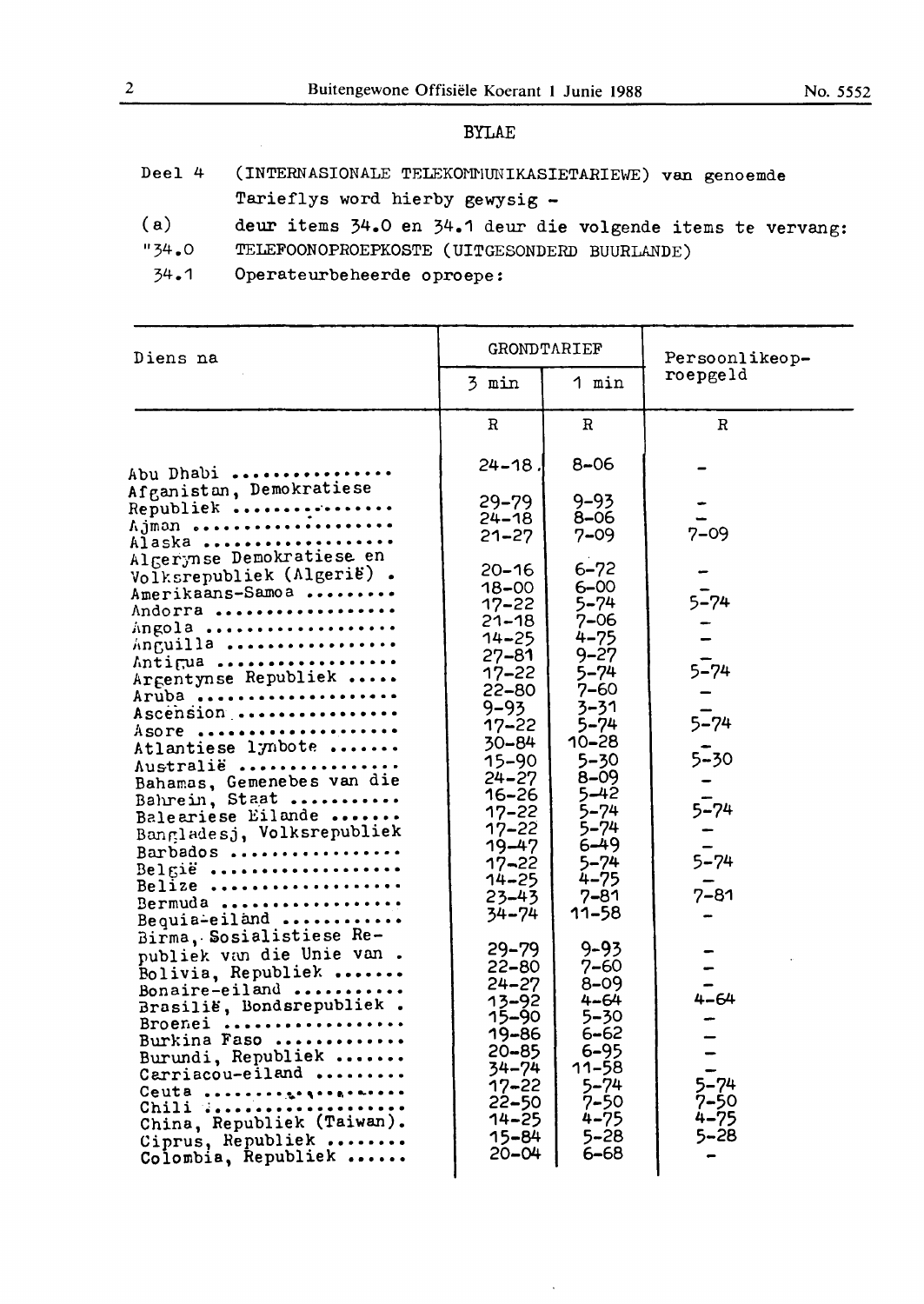#### **SCHEDULE**

- Part 4 (INTERNATIONAL TELECOMMUNICATION RATES) of the **said**  Tariff is hereby. amended -
- ( **a)** by the substitution for items 34.0 and 34.1 of the following items:
- "34.0 TELEPHONE CALL CHARGES (EXCLUDING NEIGHBOURING COUNTRIES)
- 34.1 Operator controlled calls:

|                                        | Basic rate               |                         | Personal call fee     |
|----------------------------------------|--------------------------|-------------------------|-----------------------|
| Service to                             | 3 min                    | 1 min                   |                       |
| Abu Dhabi                              | $\mathbf F$<br>$24 - 18$ | $\mathbf F$<br>$8 - 06$ | $\mathbf F$           |
| Afghanistan, Democratic                |                          |                         |                       |
| Republic of                            | $29 - 79$                | $9 - 93$                |                       |
| Ajman                                  | $24 - 18$                | $8 - 06$                |                       |
| Alaska                                 | $21 - 27$                | $7 - 09$                | $7 - 09$              |
| Algerian Democratic and                |                          |                         |                       |
| Popular Republic (Algeria)             | $20 - 16$                | $6 - 72$                |                       |
| American Samoa                         | 18-00                    | $6 - 00$                |                       |
| Andorra                                | $17 - 22$                | $5 - 74$                | $5 - 74$              |
| Angola                                 | $21 - 18$                | $7 - 06$                |                       |
| Anguilla                               | $14 - 25$                | $4 - 75$                |                       |
| Antigua                                | $27 - 81$                | $9 - 27$                |                       |
| Argentine Republic                     | $17 - 22$                | $5 - 74$                | $5 - 74$              |
| Aruba                                  | $22 - 80$                | 7–60                    |                       |
| Ascension                              | $9 - 93$                 | 3-31                    |                       |
| Atlantic liners                        | $30 - 84$                | 10-28                   |                       |
| Australia                              | 15–90                    | $5 - 30$                | $5 - 30$              |
| Austria                                | $11 - 94$                | $3 - 98$                | $3 - 98$              |
| Azores                                 | $17 - 22$                | $5 - 74$                | $5 - 74$              |
| Bahamas, Commonwealth of               |                          |                         |                       |
| the                                    | $24 - 27$<br>$16 - 26$   | $8 - 09$                |                       |
| Bahrain, State of                      | $17 - 22$                | $5 - 42$                | $5 - 74$              |
| Balearic Islands                       |                          | $5 - 74$                |                       |
| Bangladesh, People's Re-               | $17 - 22$                | $5 - 74$                |                       |
| public of<br>Barbados                  | $19 - 47$                | $6 - 49$                |                       |
|                                        | $17 - 22$                | $5 - 74$                | $5 - 74$              |
| Belgium<br>Belize                      | $14 - 25$                | $4 - 75$                |                       |
| Bermuda                                | 23-43                    | $7 - 81$                | $7 - 81$ <sup>-</sup> |
| Bequia Island                          | 34-74                    | 11–58                   |                       |
|                                        | $22 - 80$                | $7 - 60$                |                       |
| Bolivia, Republic of<br>Bonaire Island | $24 - 27$                | $8 - 09$                |                       |
| Brazil, Federative Repu-               |                          |                         |                       |
| blic of                                | $13 - 92$                | $4 - 64$                | $4 - 64$              |
| Brunei                                 | 15-90                    | $5 - 30$                |                       |
| Burkina Faso                           | 19-86                    | $6 - 62$                |                       |
| Burma, Socialist Republic              |                          |                         |                       |
| of the Union of                        | $29 - 79$                | $9 - 93$                |                       |
| Burundi, Republic of                   | $20 - 85$                | $6 - 95$                |                       |
| Canada                                 | $8 - 70$                 | $2 - 90$                | 2–90                  |
| Canary Islands                         | $17 - 22$                | $5 - 74$                | $5 - 74$              |
| Cape Verde, Republic of                | $21 - 18$                | $7 - 06$                |                       |
| Carriacou Island                       | 34-74                    | 11–58                   |                       |
| Cayman Islands                         | $30 - 06$                | 10-02                   |                       |
| Central African Republic.              | $14 - 25$                | $4 - 75$                |                       |
| Ceuta                                  | $17 - 22$                | 5–74                    | $5 - 74$              |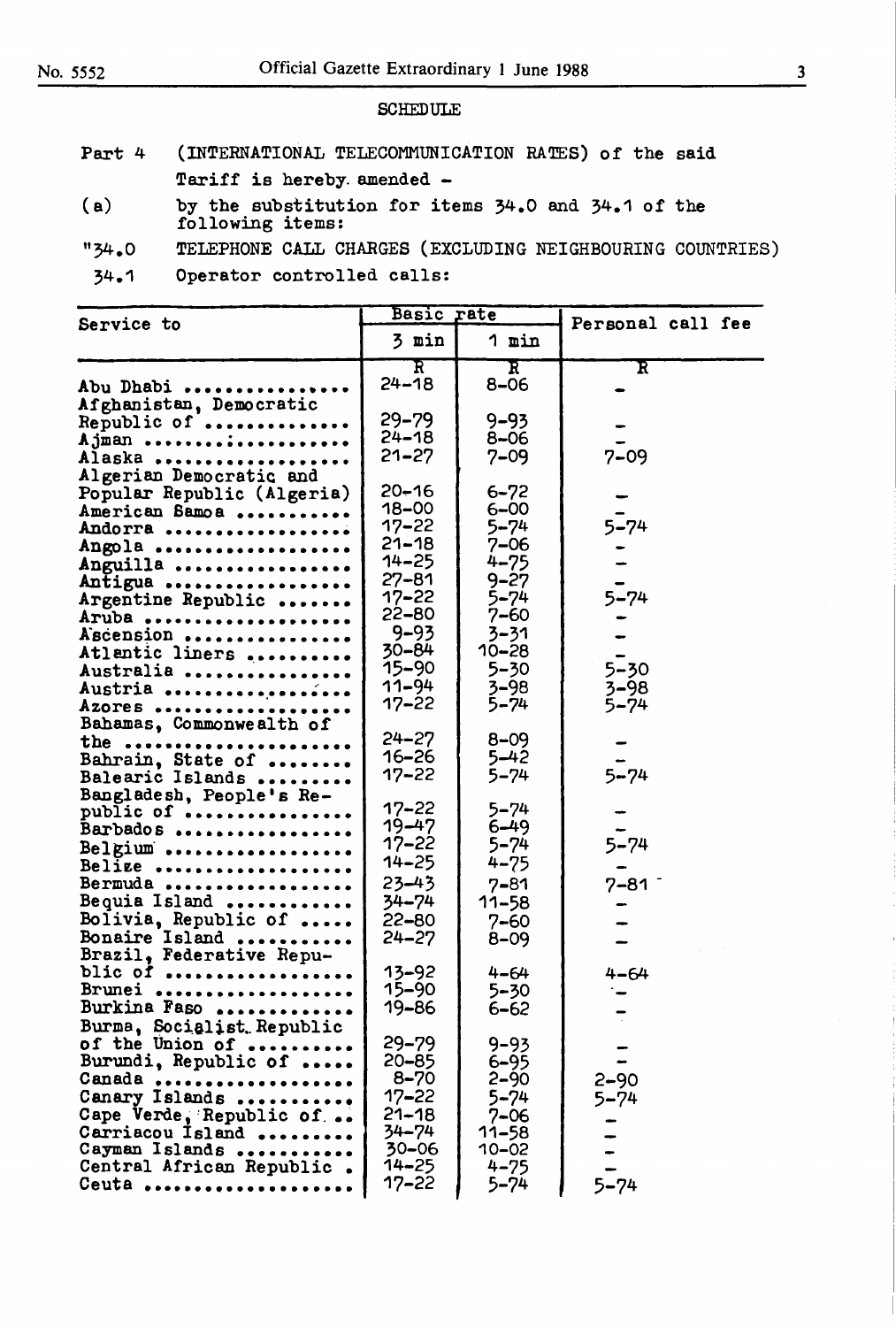|  | No. | 5552 |
|--|-----|------|
|--|-----|------|

| Diens na                                                                                                                                                                                                                                                                                                                                                                                                                                                                                                                                                                                                    | Grondtarief                                                                                                                                                                                                                                                                                                                                                                                                                       |                                                                                                                                                                                                                                                                                                                                                                                        | Persoonlike-                                                                                                                                      |  |
|-------------------------------------------------------------------------------------------------------------------------------------------------------------------------------------------------------------------------------------------------------------------------------------------------------------------------------------------------------------------------------------------------------------------------------------------------------------------------------------------------------------------------------------------------------------------------------------------------------------|-----------------------------------------------------------------------------------------------------------------------------------------------------------------------------------------------------------------------------------------------------------------------------------------------------------------------------------------------------------------------------------------------------------------------------------|----------------------------------------------------------------------------------------------------------------------------------------------------------------------------------------------------------------------------------------------------------------------------------------------------------------------------------------------------------------------------------------|---------------------------------------------------------------------------------------------------------------------------------------------------|--|
|                                                                                                                                                                                                                                                                                                                                                                                                                                                                                                                                                                                                             | 3 min                                                                                                                                                                                                                                                                                                                                                                                                                             | 1 min                                                                                                                                                                                                                                                                                                                                                                                  | oproepgeld                                                                                                                                        |  |
| Comore, Federale en Islami-<br>tiese Republiek van die<br>Costa Rica<br>Curacao-eiland<br>Denemarke<br>Djiboeti, Republiek<br>Doebai<br>Dominica                                                                                                                                                                                                                                                                                                                                                                                                                                                            | R<br>$26 - 49$<br>$26 - 49$<br>22-80<br>17–22<br>$21 - 69$<br>$24 - 18$<br>$29 - 64$<br>$24 - 27$                                                                                                                                                                                                                                                                                                                                 | R<br>$8 - 83$<br>$8 - 83$<br>$7 - 60$<br>5–74<br>$7 - 23$<br>$8 - 06$<br>$9 - 88$<br>$8 - 09$                                                                                                                                                                                                                                                                                          | R<br>$5 - 74$                                                                                                                                     |  |
| Dominikaanse Republiek<br>Duitsland, Bondsrepubliek.<br>Duitsland, Demokratiese Re-<br>publiek<br>Ecuador<br>Ekwatoriaal-Guinee, Repu-<br>bliek                                                                                                                                                                                                                                                                                                                                                                                                                                                             | $15 - 24$<br>$15 - 75$<br>$24 - 27$<br>25–20                                                                                                                                                                                                                                                                                                                                                                                      | $5 - 08$<br>$5 - 25$<br>$8 - 09$<br>$8 - 40$                                                                                                                                                                                                                                                                                                                                           | $5 - 08$<br>$5 - 25$                                                                                                                              |  |
| El Salvador, Republiek<br>Ethiopië<br>Falkland-eilande<br>Färöer-eilande<br>Fidji                                                                                                                                                                                                                                                                                                                                                                                                                                                                                                                           | $19 - 41$<br>$17 - 22$<br>$35 - 07$<br>$17 - 22$<br>$26 - 46$                                                                                                                                                                                                                                                                                                                                                                     | $6 - 47$<br>$5 - 74$<br>$11 - 69$<br>$5 - 74$<br>8-82                                                                                                                                                                                                                                                                                                                                  | $5 - 74$                                                                                                                                          |  |
| Filippyne, Republiek, van<br>die<br>Finland<br>Frankryk<br>Fujairah<br>Gaboen, Republiek<br>Gambië, Republiek van die.<br>Ghana<br>Gibraltar<br>Grenada<br>Griekeland<br>Groenland<br>Guam<br>Guatemala<br>Guinee, Republiek<br>Guinee-Bissau, Republiek<br>Guyana<br>Haïti, Republiek<br>Hawaii<br>Honduras, Republiek<br>Hongaarse Volksrepubliek<br>Hongkong<br>Ierland<br>Indië, Republiek<br>Indonesië, Republiek<br>Irak, Republiek<br>Iran, Islamitiese Republiek<br>Israel, Staat<br>Italië<br>Ivoorkus, Republiek van die<br>Jamaika<br>Japan<br>Jebel Dhana<br>Jemenities-Arabiese Repu-<br>bliek | $23 - 37$<br>$15 - 75$<br>$16 - 41$<br>$24 - 18$<br>$21 - 69$<br>$17 - 61$<br>$24 - 12$<br>$21 - 84$<br>$30 - 06$<br>17-22<br>$17 - 22$<br>$27 - 69$<br>$24 - 27$<br>$29 - 79$<br>$21 - 18$<br>$20 - 13$<br>$24 - 27$<br>$21 - 18$<br>$19 - 56$<br>$17 - 58$<br>$17 - 22$<br>$15 - 90$<br>$18 - 15$<br>$18 - 24$<br>$24 - 51$<br>$17 - 22$<br>$17 - 22$<br>$21 - 36$<br>$17 - 61$<br>$20 - 22$<br>$14 - 43$<br>$24 - 18$<br>36–27 | $7 - 79$<br>$5 - 25$<br>$5 - 47$<br>$8 - 06$<br>$7 - 23$<br>$5 - 87$<br>$8 - 04$<br>$7 - 28$<br>$10 - 02$<br>$5 - 74$<br>$5 - 74$<br>$9 - 23$<br>$8 - 09$<br>9–93<br>$7 - 06$<br>$6 - 71$<br>$8 - 09$<br>7–06<br>$6 - 52$<br>5–86<br>$5 - 74$<br>5–30<br>$6 - 05$<br>$6 - 08$<br>$8 - 17$<br>$5 - 74$<br>$5 - 74$<br>$7 - 12$<br>$5 - 87$<br>$6 - 74$<br>4–81<br>$8 - 06$<br>$12 - 09$ | $7 - 79$<br>$5 - 25$<br>$5 - 47$<br>$5 - 74$<br>$5 - 74$<br>$5 - 74$<br>5–30<br>$6 - 05$<br>$5 - 74$<br>5–74<br>$7 - 12$<br>5–87<br>÷<br>$4 - 81$ |  |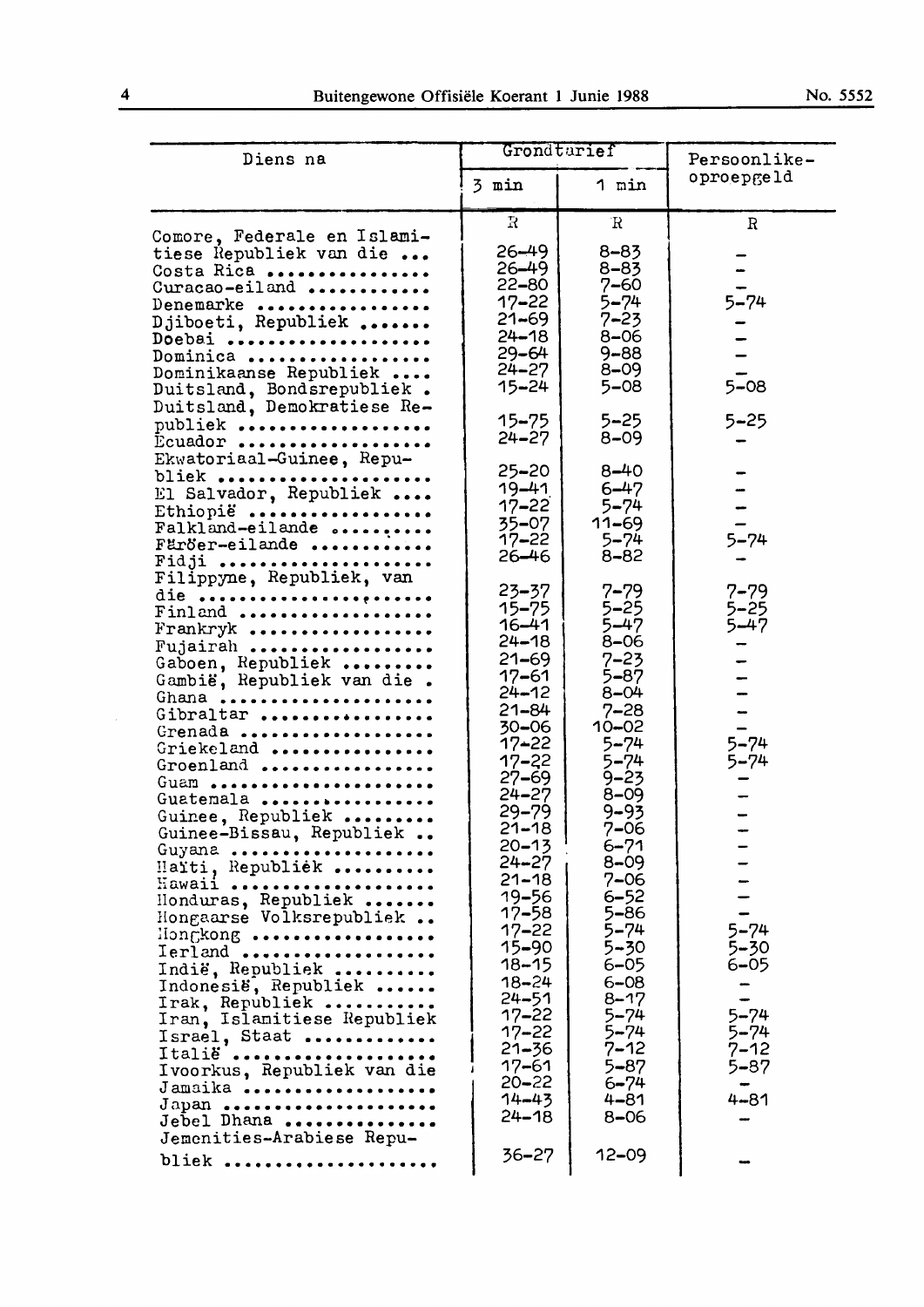| Service to                                        | Basic rate             |                       | Personal call fee |
|---------------------------------------------------|------------------------|-----------------------|-------------------|
|                                                   | $\frac{1}{2}$ min      | 1 min                 |                   |
|                                                   | R                      | $\mathbf{R}$          | R                 |
| Chad, Republic of the                             | 35-67                  | 11–89                 |                   |
| Chile                                             | 22–50                  | $7 - 50$              | $7 - 50$          |
| China, Republic of (Taiwan)                       | $14 - 25$              | $4 - 75$              | $4 - 75$          |
| Colombia, Republic of<br>Comoros, Federal and Is- | $20 - 04$              | 6–68                  |                   |
|                                                   |                        |                       |                   |
| lamic Republic of the                             | $26 - 49$              | $8 - 83$              |                   |
| Congo, People's Republic                          |                        |                       |                   |
| of the<br>Costa Rica                              | $21 - 69$<br>$26 - 49$ | $7 - 23$<br>$8 - 83$  |                   |
|                                                   | $27 - 81$              | $9 - 27$              |                   |
| Cuba<br>Curacao Island                            | $22 - 80$              | $7 - 60$              |                   |
| Cyprus, Republic of                               | 15-84                  | 5–28                  | $5 - 28$          |
| Czechoslovak Socialist                            |                        |                       |                   |
| Republic                                          | $15 - 90$              | $5 - 30$              |                   |
| Denmark                                           | $17 - 22$              | $5 - 74$              | $5 - 74$          |
| Djibouti, Republic of                             | $21 - 69$              | $7 - 23$              |                   |
| Dominica                                          | $29 - 64$              | $9 - 88$              |                   |
| Dominican Republic                                | $24 - 27$              | $8 - 09$              |                   |
| Dubai                                             | $24 - 18$              | 8–06                  |                   |
| Ecuador                                           | $24 - 27$              | $8 - 09$              |                   |
| El Salvador, Republic of                          | 19-41                  | $6 - 47$              |                   |
| Equatorial Guinea, Republic                       |                        |                       |                   |
| 0f                                                | $25 - 20$              | $8 - 40$              |                   |
| Ethiopia                                          | $17 - 22$<br>35–07     | $5 - 74$<br>$11 - 69$ |                   |
| Falkland Islands                                  | $17 - 22$              | $5 - 74$              | $5 - 74$          |
| Faroe Islands                                     | $26 - 46$              | $8 - 82$              |                   |
| Fiji<br>Finland                                   | $15 - 75$              | $5 - 25$              | $5 - 25$          |
| France                                            | 16–41                  | 5–47                  | $5 - 47$          |
| Fujairah                                          | $24 - 18$              | 8–06                  |                   |
| Gabon, Republic                                   | $21 - 69$              | $7 - 23$              |                   |
| Gambia, Republic of the                           | $17 - 61$              | $5 - 87$              |                   |
| German Democratic Republic                        | $15 - 75$              | $5 - 25$              | $5 - 25$          |
| Germany, Federal Republic                         |                        |                       |                   |
| Of                                                | $15 - 24$              | $5 - 08$              | $5 - 08$          |
| Ghana                                             | $24 - 12$              | $8 - 04$              |                   |
| Gibraltar                                         | $21 - 84$              | $7 - 28$              |                   |
| Greece                                            | $17 - 22$<br>$17 - 22$ | $5 - 74$              | $5 - 74$          |
| Greenland                                         | $30 - 06$              | $5 - 74$<br>$10 - 02$ | $5 - 74$          |
| Grenada                                           | $27 - 69$              | $9 - 23$              |                   |
| Guam                                              | $24 - 27$              | $8 - 09$              |                   |
| Guatemala<br>Guinea, Republic of                  | $29 - 79$              | $9 - 93$              |                   |
| Guinea-Bissau, Republic of                        | $21 - 18$              | $7 - 06$              |                   |
| Guyana                                            | $20 - 13$              | $6 - 71$              |                   |
| Hafti, Republic of                                | $24 - 27$              | $8 - 09$              |                   |
| Hawaii<br>.                                       | $21 - 18$              | $7 - 06$              |                   |
| Honduras, Republic of                             | 19-56                  | $6 - 52$              |                   |
| Hongkong                                          | 17–22                  | $5 - 74$              | $5 - 74$          |
| Hungarian People's Repu-                          |                        |                       |                   |
| blic                                              | 17–58                  | $5 - 86$              |                   |
| Iceland                                           | $16 - 56$<br>$18 - 15$ | $5 - 52$              | $5 - 52$          |
| India, Republic of                                |                        | $6 - 05$              | $6 - 05$          |
|                                                   |                        |                       |                   |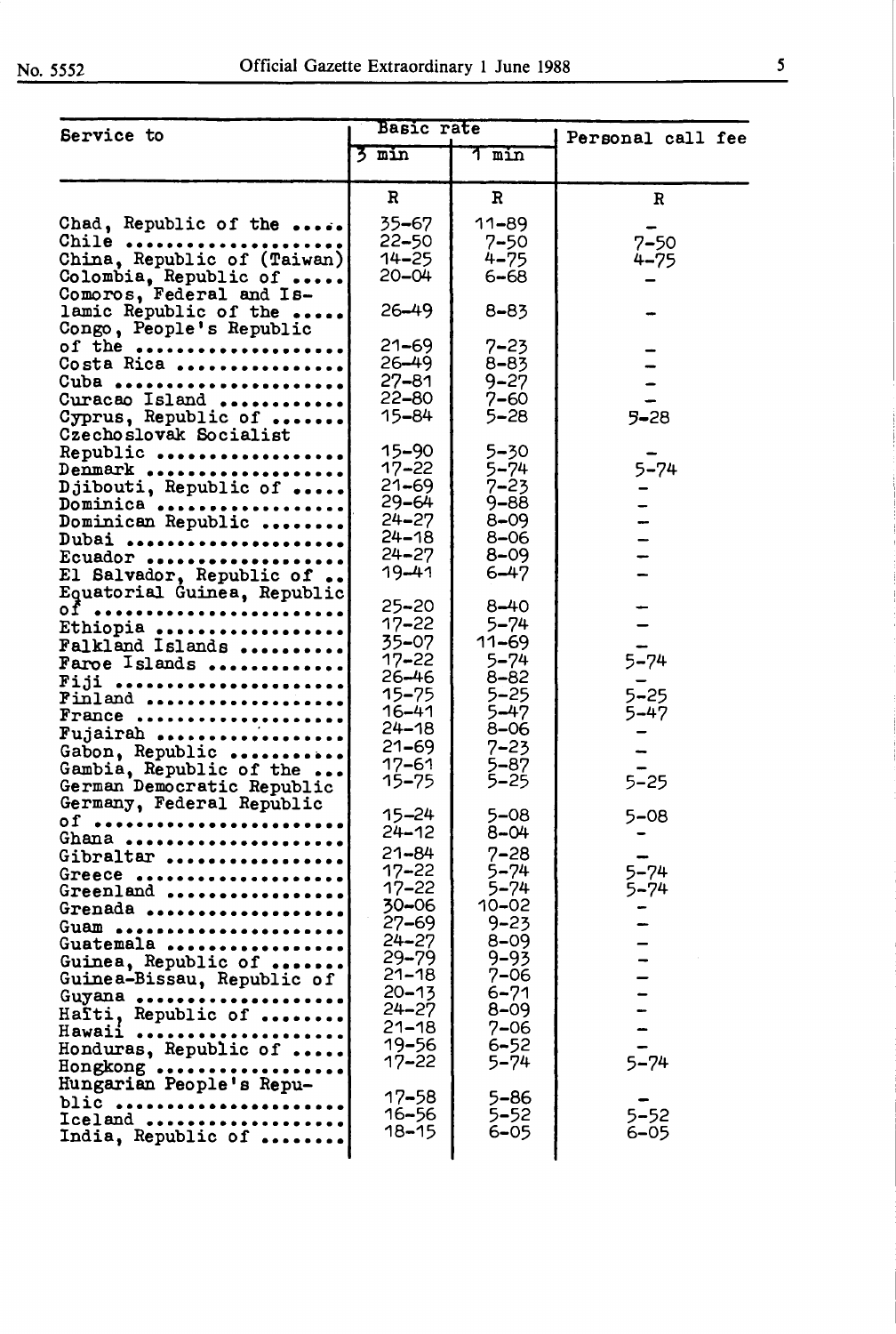| Diens na                                                                                                                                                                                                                              |                                                                                                                            | Grondtarief                                                                                                      | Persoonlike-                                         |  |
|---------------------------------------------------------------------------------------------------------------------------------------------------------------------------------------------------------------------------------------|----------------------------------------------------------------------------------------------------------------------------|------------------------------------------------------------------------------------------------------------------|------------------------------------------------------|--|
|                                                                                                                                                                                                                                       | $\overline{5}$ min                                                                                                         | $\overline{1}$ min                                                                                               | oproepgeld                                           |  |
|                                                                                                                                                                                                                                       | $\mathbf R$                                                                                                                | $\Omega$                                                                                                         | Ŕ                                                    |  |
| Joegoe-Slawië, Sosialistie-<br>se Bondsrepubliek<br>Kaaimanseilande<br>Kaap Verde, Republiek<br>Kanada<br>Kanariese Eilande<br>Katar, Staat<br>Kenia, Republiek<br>Kiribati, Republiek<br>Koeweit, Staat<br>Kongo, Volksrepubliek van | 19-86<br>30–06<br>$21 - 18$<br>$8 - 70$<br>$17 - 22$<br>$36 - 39$<br>$9 - 09$<br>$25 - 83$<br>$24 - 72$                    | $6 - 62$<br>10-02<br>$7 - 06$<br>$2 - 90$<br>$5 - 74$<br>$12 - 13$<br>3–03<br>8–61<br>$8 - 24$                   | $6 - 62$<br>$2 - 90$<br>$5 - 74$<br>$3 - 03$         |  |
| die<br>Korea, Demokratiese Volks-                                                                                                                                                                                                     | $21 - 69$                                                                                                                  | $7 - 23$                                                                                                         |                                                      |  |
| republiek<br>Korea, Republiek<br>Kuba<br>Libanon<br>Liberië, Republiek<br>Liechtenstein, Prinsdom van<br>Luxemburg<br>$Macao$                                                                                                         | $27 - 33$<br>$24 - 96$<br>$27 - 81$<br>$24 - 51$<br>$21 - 69$<br>$17 - 22$<br>18–72<br>16–17                               | $9 - 11$<br>$8 - 32$<br>$9 - 27$<br>$8 - 17$<br>$7 - 23$<br>5–74<br>$6 - 24$<br>$5 - 39$                         | $5 - 74$<br>$6 - 24$                                 |  |
| Madagaskar, Demokratiese<br>Republiek<br>Madeira<br>Malawi<br>Fialedive, Republiek<br>Maleisië<br>Mali, Republiek<br>Malta, Republiek<br>Mariana-eilande<br>Marokko, Koninkryk van<br>Marshall-eilande<br>Nauritanië, Islamitiese     | 20–40<br>$17 - 22$<br>$7 - 74$<br>28-68<br>$25 - 83$<br>$21 - 69$<br>$21 - 69$<br>$14 - 25$<br>$27 - 24$<br>$18 - 00$      | 6-80<br>$5 - 74$<br>$2 - 58$<br>9–56<br>$8 - 61$<br>$7 - 23$<br>$7 - 23$<br>$4 - 75$<br>$9 - 08$<br>6–00         | $5 - 74$<br>$2 - 58$                                 |  |
| Republiek<br>Mauritius<br>Melilla<br>.<br>Hexiko<br>Mikronesië<br>Honaco<br>Nontserrat<br>Nauru<br>Nederlande, Koninkryk van                                                                                                          | $18 - 15$<br>13-35<br>17–22<br>$24 - 27$<br>$18 - 00$<br>$17 - 22$<br>$30 - 06$<br>$16 - 17$                               | 6–05<br>$4 - 45$<br>$5 - 74$<br>$8 - 09$<br>6–00<br>$5 - 74$<br>$10 - 02$<br>$5 - 39$                            | $4 - 45$<br>5–74<br>$8 - 09$<br>$5 - 74$<br>$5 - 39$ |  |
| die<br>llepal<br>Nicaragua<br>Nieu-Caledonië<br>Mieu-Seeland<br>Niger, Republiek van die<br>Nigerië, Bondsrepubliek<br>Noorweë<br>Oman, Sultanaat<br>Oostenryk                                                                        | $11 - 79$<br>$18 - 75$<br>$23 - 43$<br>$26 - 49$<br>$11 - 25$<br>$27 - 81$<br>20-82<br>$17 - 22$<br>$26 - 49$<br>$11 - 94$ | $3 - 93$<br>$6 - 25$<br>$7 - 81$<br>$8 - 83$<br>$3 - 75$<br>$9 - 27$<br>6–94<br>$5 - 74$<br>$8 - 83$<br>$3 - 98$ | $3 - 93$<br>$3 - 75$<br>$5 - 74$<br>$3 - 98$         |  |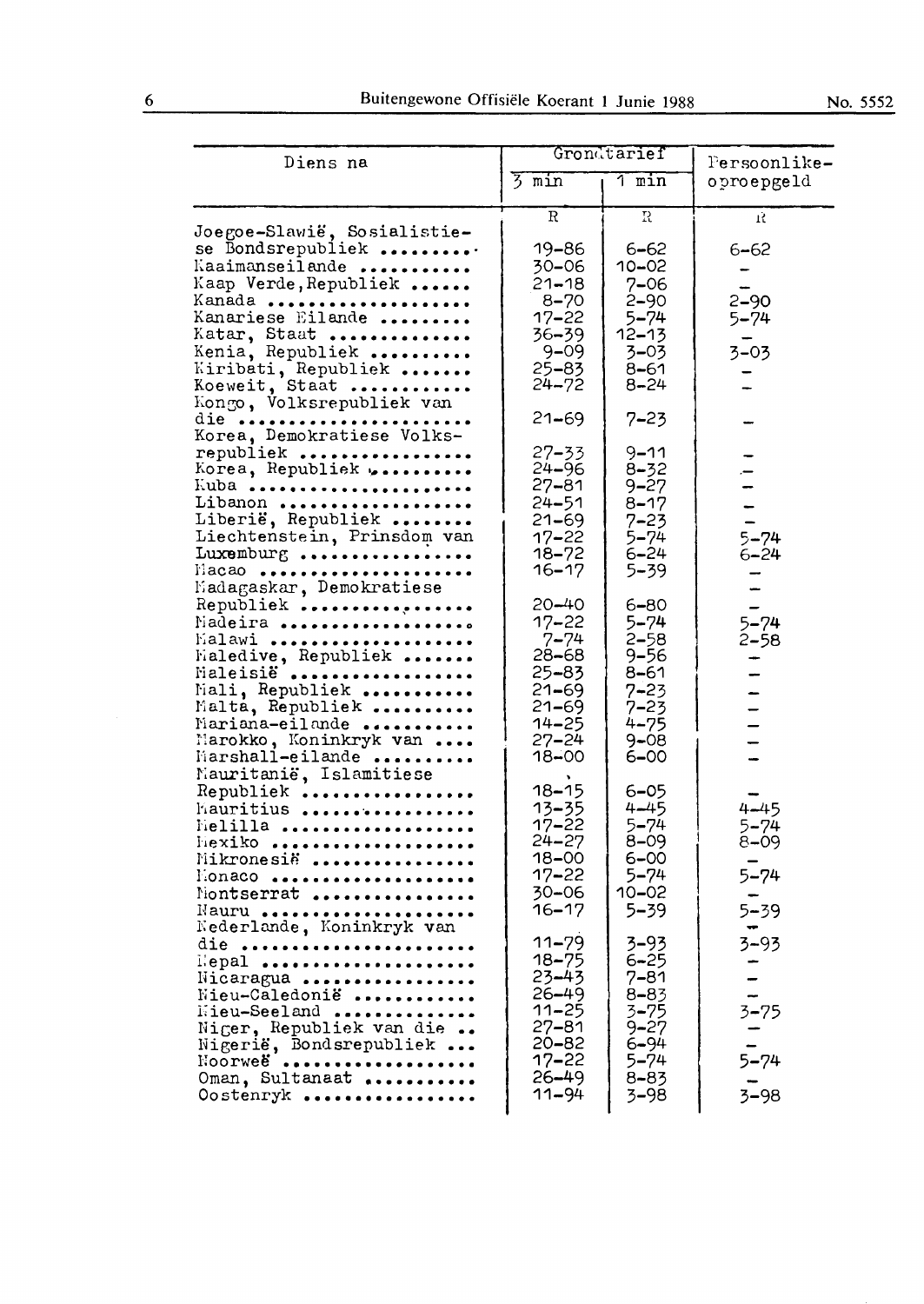ı

| Service to                                       | <b>Basic rate</b>      |                      | Personal call fee    |  |
|--------------------------------------------------|------------------------|----------------------|----------------------|--|
|                                                  | 3 min                  | T<br>min             |                      |  |
|                                                  | $\mathbb{R}$           | $\mathbf{R}$         | R                    |  |
| Indonesia, Republic of<br>Iran, Islamic Republic | $18 - 24$              | $6 - 08$             |                      |  |
| Of                                               | $17 - 22$              | $5 - 74$             | $5 - 74$             |  |
| Iraq, Republic of                                | $24 - 51$              | $8 - 17$             |                      |  |
| Ireland<br>Israel, State of                      | $15 - 90$<br>$17 - 22$ | $5 - 30$<br>$5 - 74$ | $5 - 30$<br>$5 - 74$ |  |
|                                                  | $21 - 36$              | $7 - 12$             | $7 - 12$             |  |
| Italy<br>Ivory Coast, Republic                   |                        |                      |                      |  |
| 0f<br>Jamaica                                    | $17 - 61$<br>$20 - 22$ | $5 - 87$<br>$6 - 74$ | $5 - 87$             |  |
| Japan                                            | $14 - 43$              | 4–81                 | $4 - 81$             |  |
| Jebel Dhana                                      | $24 - 18$              | 8–06                 |                      |  |
| Kenya, Republic of<br>Kiribati, Republic of      | $9 - 09$<br>$25 - 83$  | $3 - 03$<br>8–61     | $3 - 03$             |  |
| Korea, Democratic                                |                        |                      |                      |  |
| People's Republic of                             | $27 - 33$              | $9 - 11$             |                      |  |
| Korea, Republic of                               | $24 - 96$<br>$24 - 72$ | $8 - 32$<br>$8 - 24$ |                      |  |
| Kuwait, State of<br>Lebanon                      | $24 - 51$              | $8 - 17$             |                      |  |
| Liberia, Republic of                             | $21 - 69$              | $7 - 23$             |                      |  |
| Liechtenstein, Princi-                           | $17 - 22$              | $5 - 74$             | $5 - 74$             |  |
| pality of<br>Luxembourg                          | $18 - 72$              | $6 - 24$             | $6 - 24$             |  |
| Macao                                            | $16 - 17$              | 5–39                 |                      |  |
| Madagascar, Democratic                           | $20 - 40$              | $6 - 80$             |                      |  |
| Republic of<br>Madeira                           | $17 - 22$              | $5 - 74$             | $5 - 74$             |  |
| Malawi                                           | 7–74                   | $2 - 58$             | $2 - 58$             |  |
| Malaysia                                         | $25 - 83$              | 8–61                 |                      |  |
| Maldives, Republic of<br>Mali, Republic of       | $28 - 68$<br>$21 - 69$ | $9 - 56$<br>$7 - 23$ |                      |  |
| Malta, Republic of                               | $21 - 69$              | $7 - 23$             |                      |  |
| Mariana Islands                                  | $14 - 25$              | $4 - 75$             |                      |  |
| Marshall Islands<br>Mauritania, Islamic          | $18 - 00$              | 6–00                 |                      |  |
| Republic of                                      | $18 - 15$              | $6 - 05$             |                      |  |
| Mauritius                                        | 13–35                  | $4 - 45$             | $4 - 45$             |  |
| Melilla<br>                                      | $17 - 22$              | $5 - 74$             | $5 - 74$             |  |
| Mexico<br>Micronesia                             | $24 - 27$<br>$18 - 00$ | $8 - 09$<br>$6 - 00$ | $8 - 09$             |  |
| Monaco                                           | $17 - 22$              | $5 - 74$             | $5 - 74$             |  |
| Montserrat                                       | $30 - 06$              | 10–02                |                      |  |
| Morocco, Kingdom of<br>Nauru                     | $27 - 24$<br>$16 - 17$ | $9 - 08$<br>$5 - 39$ | $5 - 39$             |  |
| Nepal                                            | $18 - 75$              | $6 - 25$             |                      |  |
| Netherlands, Kingdom of the                      | $11 - 79$<br>$26 - 49$ | $3 - 93$             | $3 - 93$             |  |
| New Caledonia<br>New Zealand                     | $11 - 25$              | $8 - 83$<br>$3 - 75$ | $3 - 75$             |  |
| Nicaragua                                        | $23 - 43$              | 7–81                 |                      |  |
| Niger, Republic of the                           | $27 - 81$              | $9 - 27$             |                      |  |
| Nigeria, Federal Republic of                     | $20 - 82$<br>$17 - 22$ | $6 - 94$<br>$5 - 74$ | $5 - 74$             |  |
| Norway<br>Oman, Sultanate of                     | $26 - 49$              | 8–83                 |                      |  |
| Pakistan                                         | $17 - 85$              | 5–95                 |                      |  |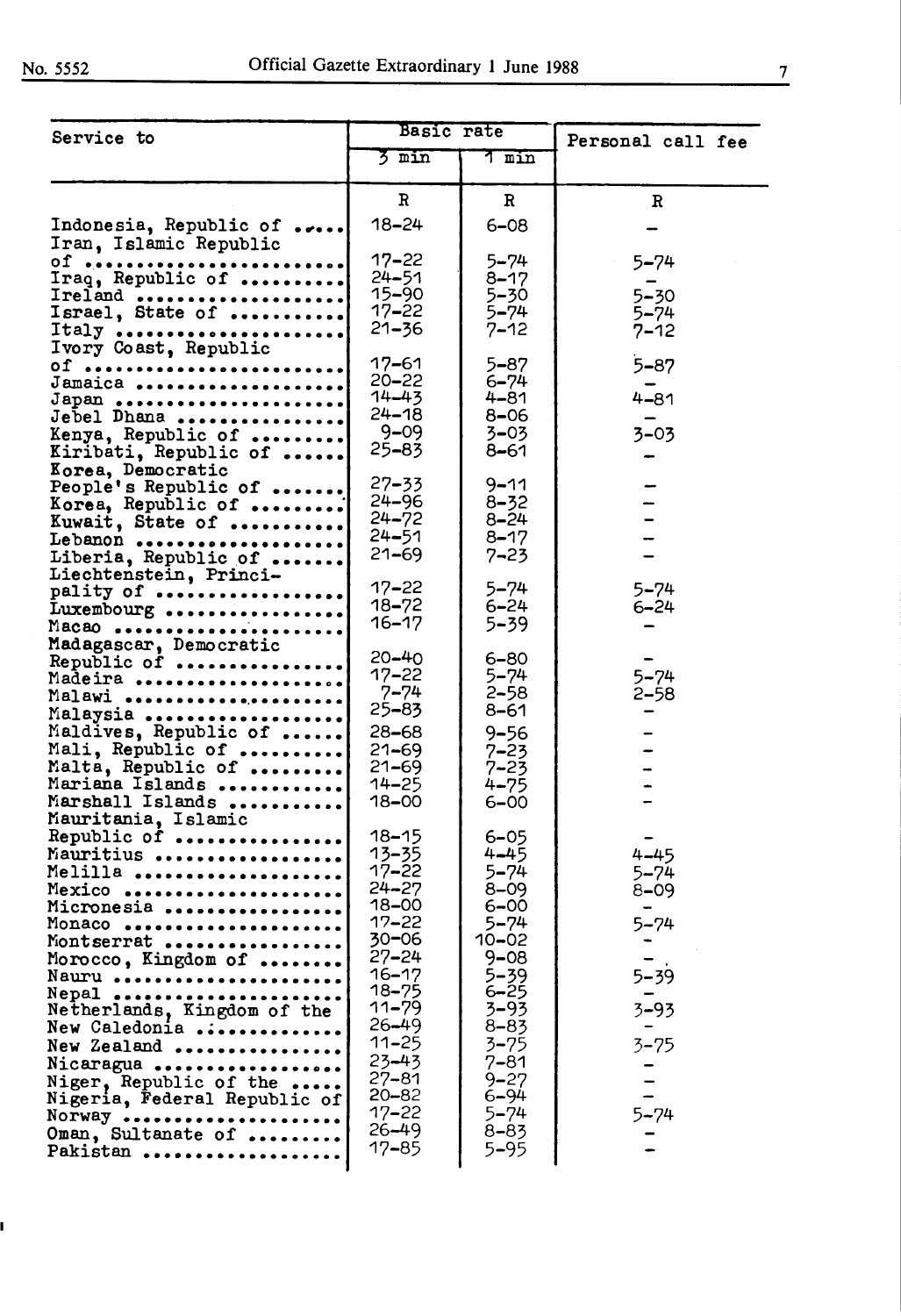| Diens                                                                                                                                                                                                        | Grondtarief                                                                                                                                 |                                                                                                                                      | Persoonlikeop-                               |  |
|--------------------------------------------------------------------------------------------------------------------------------------------------------------------------------------------------------------|---------------------------------------------------------------------------------------------------------------------------------------------|--------------------------------------------------------------------------------------------------------------------------------------|----------------------------------------------|--|
|                                                                                                                                                                                                              | 3 min                                                                                                                                       | 1 min                                                                                                                                | roepgeld                                     |  |
|                                                                                                                                                                                                              | $\mathbf R$                                                                                                                                 | $\mathbf R$                                                                                                                          | $\mathbf R$                                  |  |
| Pakistan<br>Palau<br>Panama, Republiek<br>Papoea-Nieu-Guinee<br>Paraguay, Republiek<br>Peru<br>Fole, Volksrepubliek<br>Portugal<br>Puerto Rico<br>Rarotonga<br>Ras Al-Khaimah<br>Réunion, Franse Departement | $17 - 85$<br>$18 - 00$<br>$24 - 51$<br>$16 - 17$<br>$17 - 22$<br>$14 - 43$<br>$20 - 16$<br>$17 - 22$<br>$24 - 27$<br>$22 - 05$<br>$31 - 77$ | 5–95<br>$6 - 00$<br>$8 - 17$<br>$5 - 39$<br>$5 - 74$<br>$4 - 81$<br>$6 - 72$<br>$5 - 74$<br>$8 - 09$<br>$7 - 35$<br>$10 - 59$        | $5 - 74$<br>$4 - 81$<br>$6 - 72$<br>$5 - 74$ |  |
| van<br>Rioekioe-eilande<br>Roemenië, Sosialistiese Re-                                                                                                                                                       | 13-92<br>$17 - 22$                                                                                                                          | $4 - 64$<br>$5 - 74$                                                                                                                 | $4 - 64$<br>$5 - 74$                         |  |
| publiek<br>Rwanda, Republiek<br>Saba-eiland<br>St Christopher-Nevis<br>St Eustatius<br>St Helena<br>St Kitts<br>St Lucia<br>St Maarten<br>St Vincent<br>Salomon-eilande<br>Saoedi-Arabië, Koninkryk          | $17 - 22$<br>$19 - 20$<br>$24 - 27$<br>$30 - 06$<br>$24 - 27$<br>$9 - 93$<br>$30 - 06$<br>$30 - 06$<br>$24 - 27$<br>$30 - 06$<br>$25 - 83$  | $5 - 74$<br>$6 - 40$<br>$8 - 09$<br>$10 - 02$<br>$8 - 09$<br>$3 - 31$<br>$10 - 02$<br>$10 - 02$<br>$8 - 09$<br>$10 - 02$<br>$8 - 61$ | $5 - 74$<br>-                                |  |
| Van<br>Sao Tome en Principe, Demo-                                                                                                                                                                           | $17 - 22$                                                                                                                                   | $5 - 74$                                                                                                                             | $5 - 74$                                     |  |
| kratiese Republiek<br>Senegal, Republiek van die.<br>Sentraal-Afrikaanse Repu-                                                                                                                               | $20 - 01$<br>$31 - 77$                                                                                                                      | $6 - 67$<br>$10 - 59$                                                                                                                |                                              |  |
| bliek<br>Seychelle<br>Sicilië<br>Sierra Leone<br>Singapoer, Republiek<br>Siries-Arabiese Republiek.<br>Sjarja                                                                                                | $14 - 25$<br>$15 - 24$<br>$17 - 22$<br>$20 - 82$<br>$15 - 75$<br>$21 - 69$<br>$24 - 18$                                                     | $4 - 75$<br>$5 - 08$<br>$5 - 74$<br>6-94<br>$5 - 25$<br>7–23<br>$8 - 06$                                                             | $5 - 08$<br>5–74<br>5–25                     |  |
| Soedan, Demokratiese Re-<br>publiek van die<br>Spanje                                                                                                                                                        | 19–50<br>$17 - 22$                                                                                                                          | $6 - 50$<br>5–74                                                                                                                     | $5 - 74$                                     |  |
| Sri Lanka, Demokratiese<br>Sosialistiese Republiek<br>Suriname, Republiek<br>Swede                                                                                                                           | $19 - 20$<br>$14 - 25$<br>$17 - 58$                                                                                                         | $6 - 40$<br>$4 - 75$<br>5–86                                                                                                         | $6 - 40$<br>$5 - 86$                         |  |
| Switserland, Konfederasie<br>van                                                                                                                                                                             | 15–75                                                                                                                                       | 5–25                                                                                                                                 | 5–25                                         |  |
| Tanzanië, Verenigde Re-<br>publiek<br>Tarif<br>Thailand<br>Togolese Republiek<br>Tonga, Koninkryk van                                                                                                        | 19-86<br>37–14<br>31–77<br>$18 - 00$<br>$29 - 13$                                                                                           | $6 - 62$<br>12–38<br>10–59<br>$6 - 00$<br>9–71                                                                                       |                                              |  |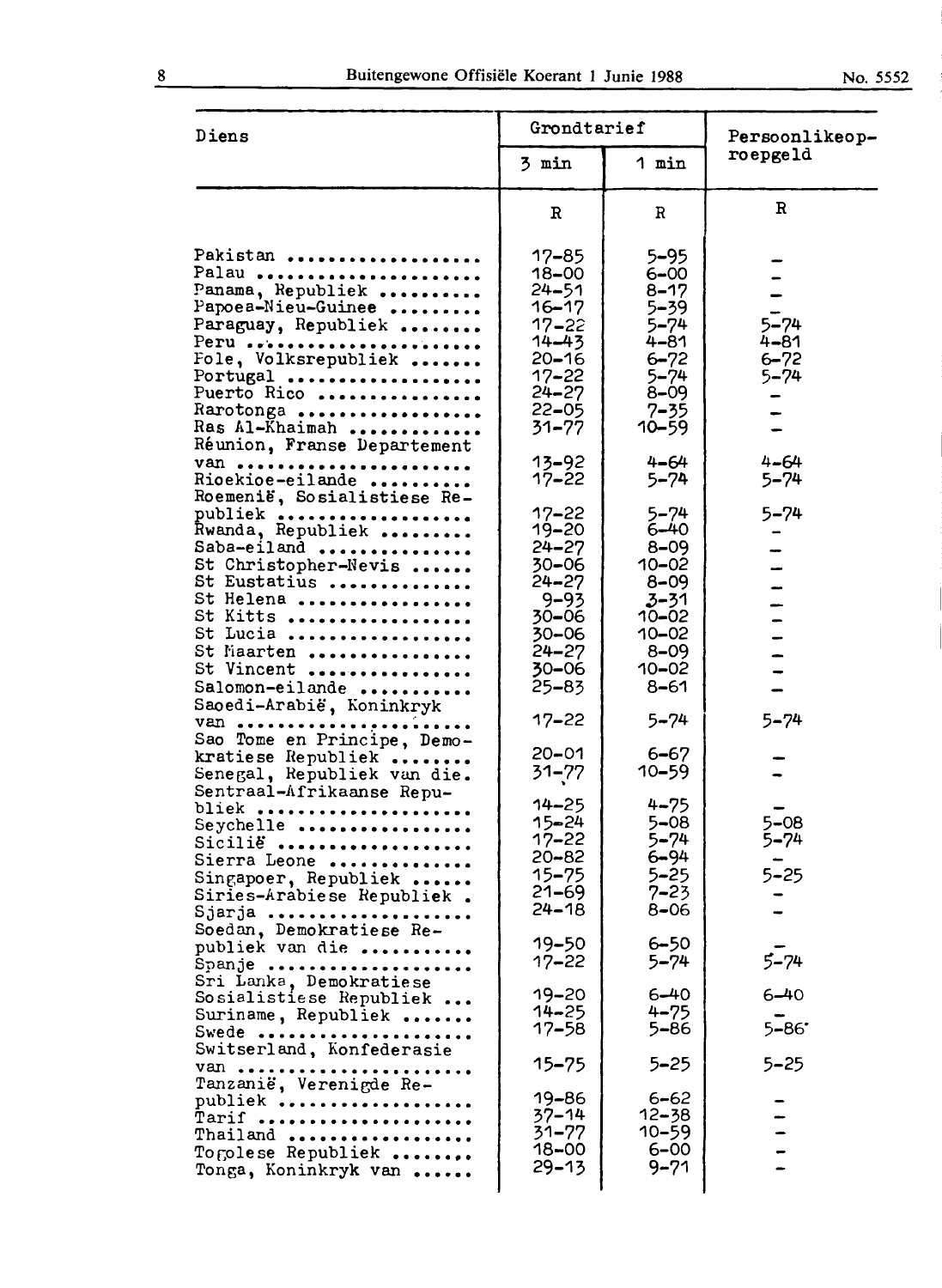| Service to                                                                                                                                                                                            | Basic rate                                                                                                                                  |                                                                                                                                           | Personal call fee                                        |
|-------------------------------------------------------------------------------------------------------------------------------------------------------------------------------------------------------|---------------------------------------------------------------------------------------------------------------------------------------------|-------------------------------------------------------------------------------------------------------------------------------------------|----------------------------------------------------------|
|                                                                                                                                                                                                       | $\frac{1}{2}$ min                                                                                                                           | 1 min                                                                                                                                     |                                                          |
|                                                                                                                                                                                                       | R                                                                                                                                           | $\mathbf R$                                                                                                                               | $\mathbf R$                                              |
| Palau<br>Panama, Republic of<br>Papua New Guinea<br>Paraguay, Republic of<br>$Perv \dots$                                                                                                             | 18-00<br>24–51<br>16–17<br>$17 - 22$<br>$14 - 43$                                                                                           | $6 - 00$<br>$8 - 17$<br>5–39<br>$5 - 74$<br>4–81                                                                                          | $5 - 74$<br>$4 - 81$                                     |
| Philippines, Republic of<br>the $\cdots$                                                                                                                                                              | $23 - 37$                                                                                                                                   | $7 - 79$                                                                                                                                  | $7 - 79$                                                 |
| Poland, People's Republic<br>Of<br>Portugal<br>Puerto Rico<br>Qatar, State of<br>Rarotonga<br>Ras Al-Khaimah<br>Réunion, French Department                                                            | $20 - 16$<br>$17 - 22$<br>$24 - 27$<br>36-39<br>$22 - 05$<br>$31 - 77$                                                                      | $6 - 72$<br>$5 - 74$<br>$8 - 09$<br>$12 - 13$<br>$7 - 35$<br>$10 - 59$                                                                    | $6 - 72$<br>$5 - 74$                                     |
| $of$<br>Roumania, Socialist Repu-                                                                                                                                                                     | $13 - 92$                                                                                                                                   | $4 - 64$                                                                                                                                  | $4 - 64$                                                 |
| blic of<br>Rwanda, Republic of<br>Ryukyu Islands<br>Saba Island<br>St Christopher-Nevis<br>St Eustatius<br>St Helena<br>St Kitts<br>St Lucia<br>St Maarten<br>St Vincent<br>Sao Tome and Principe De- | $17 - 22$<br>$19 - 20$<br>$17 - 22$<br>$24 - 27$<br>30-06<br>$24 - 27$<br>$9 - 93$<br>$30 - 06$<br>30-06<br>$24 - 27$<br>30-06<br>$20 - 01$ | $5 - 74$<br>6–40<br>$-5 - 74$<br>$8 - 09$<br>$10 - 02$<br>$8 - 09$<br>3-31<br>$10 - 02$<br>$10 - 02$<br>$8 - 09$<br>$10 - 02$<br>$6 - 67$ | $5 - 74$<br>$5 - 74$                                     |
| mocratic Republic of<br>Saudi-Arabia, Kingdom of<br>Senegal, Republic of the<br>Seychelles<br>Sharjah<br>Sicily<br>Sierra Leone<br>Singapore, Republic of<br>Solomon Islands<br>Spain                 | $17 - 22$<br>$31 - 77$<br>$15 - 24$<br>$24 - 18$<br>$17 - 22$<br>20-82<br>$15 - 75$<br>$25 - 83$<br>17–22                                   | $5 - 74$<br>$10 - 59$<br>$5 - 08$<br>8–06<br>5–74<br>$6 - 94$<br>5–25<br>$8 - 61$<br>5–74                                                 | $5 - 74$<br>$5 - 08$<br>$5 - 74$<br>$5 - 25$<br>$5 - 74$ |
| Sri Lanka, Democratic So-<br>cialist Republic of<br>Sudan, Democratic of the<br>Suriname, Republic of<br>Sweden                                                                                       | $19 - 20$<br>19–50<br>$14 - 25$<br>$17 - 58$                                                                                                | $6 - 40$<br>6–50<br>$4 - 75$<br>5–86                                                                                                      | 6–40<br>$5 - 86$                                         |
| Switzerland, Confederation<br>$of \dots$<br>Syrian Arab Republic                                                                                                                                      | 15–75<br>$21 - 69$                                                                                                                          | 5–25<br>7–23.                                                                                                                             | $5 - 25$                                                 |
| Tanzania, United Republic<br>$of$ $\dots$<br>Tarif<br>Thailand<br>Togolese Republic<br>Tonga, Kingdom of<br>Tortola<br>Trinidad and Tobago                                                            | 19–86<br>$37 - 14$<br>$31 - 77$<br>18–00<br>29–13<br>24-84<br>$21 - 18$                                                                     | 6–62<br>12–38<br>$10 - 59$<br>6–00<br>9–71<br>8–28<br>7–06                                                                                |                                                          |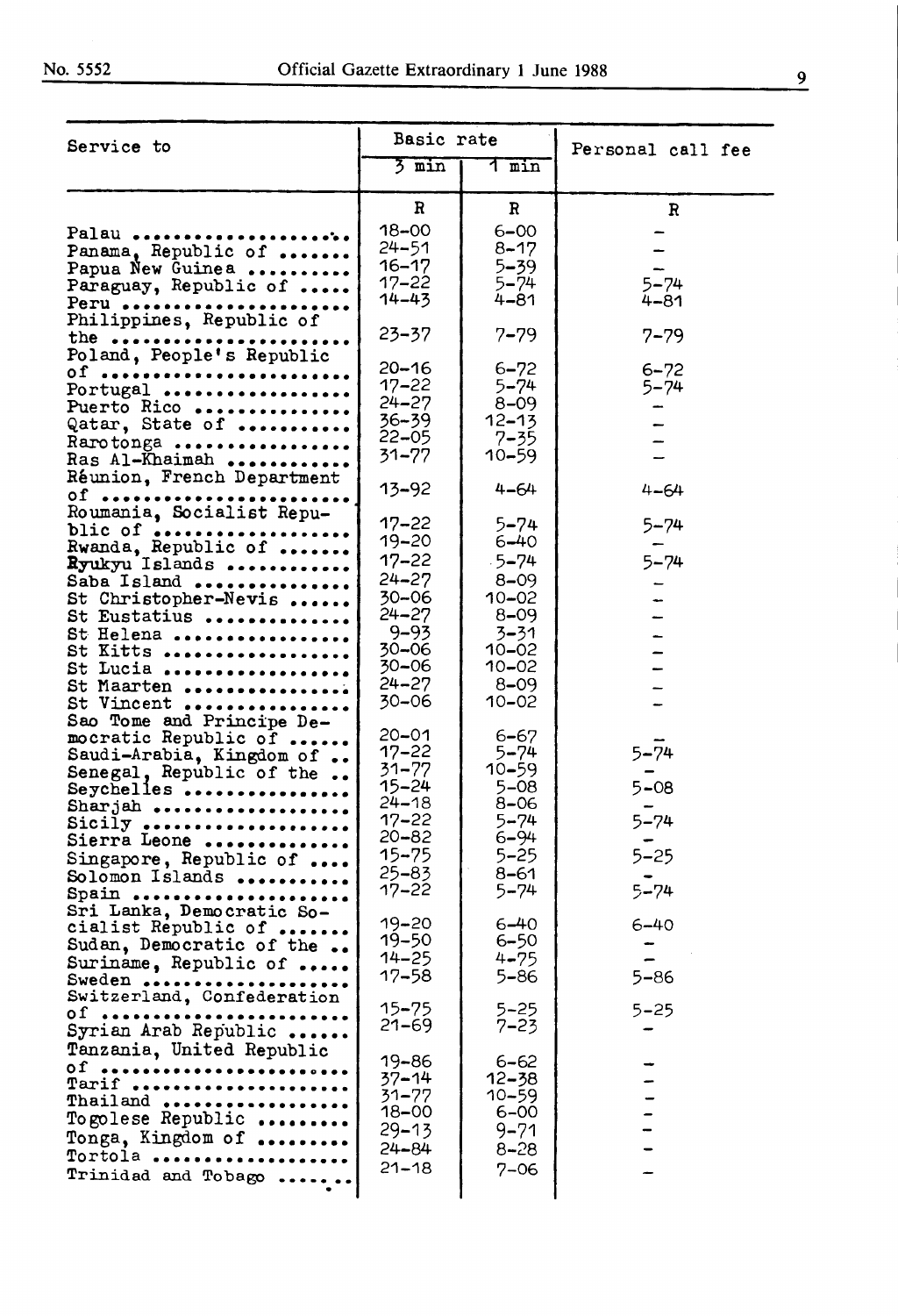| Diens na                                                                                                                                                                                                                                                                                                                                                                                                                                                                                                                                                                                                                              | Grondtarief                                                                                                                                                                                                                                                                                            |                                                                                                                                                                                                                                                                                                | Persoonlikeop-                                                                                  |
|---------------------------------------------------------------------------------------------------------------------------------------------------------------------------------------------------------------------------------------------------------------------------------------------------------------------------------------------------------------------------------------------------------------------------------------------------------------------------------------------------------------------------------------------------------------------------------------------------------------------------------------|--------------------------------------------------------------------------------------------------------------------------------------------------------------------------------------------------------------------------------------------------------------------------------------------------------|------------------------------------------------------------------------------------------------------------------------------------------------------------------------------------------------------------------------------------------------------------------------------------------------|-------------------------------------------------------------------------------------------------|
|                                                                                                                                                                                                                                                                                                                                                                                                                                                                                                                                                                                                                                       | 3 min                                                                                                                                                                                                                                                                                                  | 1 min                                                                                                                                                                                                                                                                                          | roepgeld                                                                                        |
|                                                                                                                                                                                                                                                                                                                                                                                                                                                                                                                                                                                                                                       | $\mathbf R$                                                                                                                                                                                                                                                                                            | $\mathbf R$                                                                                                                                                                                                                                                                                    | $\mathbb{R}$                                                                                    |
| Tortola<br>Trinidad en Tobago<br>Tristan da Cunha<br>Tsjaad, Republiek van die<br>Tsjeggo-Slowaakse Sosialis-<br>tiese Republiek<br>Tunisië<br>Turks- en Caicos-eilande<br>Turkye<br>Tuvalu<br>Uganda, Republick<br>Umm El Qaiwain<br>Unie van Sosialistiese Sow-<br>jetrepublieke<br>Uruguay, Oriëntale Republiek<br>Vanuatu, Onafhanklike Repu-<br>bliek<br>Vatikaanstaat<br>Venezuela, Republiek<br>Vereningde Koninkryk van<br>Groot-Brittanje en Noord-<br>Ierland<br>Verenigde State van Amerika<br>Viëtnam, Sosialistiese Repu-<br>bliek<br>Virginiese Eilande<br>Ves-Samoa<br>Ysland<br>Zaire. Republick<br>Zambié, Republiek | $24 - 84$<br>$21 - 18$<br>$9 - 93$<br>$35 - 67$<br>15-90<br>$20 - 16$<br>$30 - 06$<br>17–58<br>$29 - 13$<br>$11 - 94$<br>$24 - 18$<br>$20 - 16$<br>22–62<br>$14 - 25$<br>$17 - 22$<br>$26 - 49$<br>$11 - 79$<br>$12 - 03$<br>$29 - 79$<br>$24 - 27$<br>$16 - 11$<br>$16 - 56$<br>$20 - 43$<br>$8 - 16$ | $8 - 28$<br>$7 - 06$<br>$3 - 31$<br>$11 - 89$<br>$5 - 30$<br>$6 - 72$<br>$10 - 02$<br>$5 - 86$<br>$9 - 71$<br>$3 - 98$<br>$8 - 06$<br>$6 - 72$<br>$7 - 54$<br>$4 - 75$<br>$5 - 74$<br>$8 - 83$<br>$3 - 93$<br>$4 - 01$<br>$9 - 93$<br>$8 - 09$<br>$5 - 37$<br>$5 - 52$<br>$6 - 81$<br>$2 - 72$ | $5 - 86$<br>$7 - 54$<br>$5 - 74$<br>$3 - 93$<br>$4 - 01$<br>$9 - 93$<br>$5 - 52$<br>$2 - 72.$ " |
|                                                                                                                                                                                                                                                                                                                                                                                                                                                                                                                                                                                                                                       |                                                                                                                                                                                                                                                                                                        |                                                                                                                                                                                                                                                                                                |                                                                                                 |

- (b) deur items 38.0 en 38.1 deur die volgende items te vervang:
- "38.0 TELEKS- EN TELETEKSTARIEWE
- 38.1 Telekstariewe fuitgesonderd buurlande asook Malawi en Zambië. (Republiek) *J*

Die telekstariewe hieronder asook onder items 38.1.1, 38.1.2 en 38.1.3 aangedui, is ook betaalbaar vir oproepe tussen teleteksen telekshuurders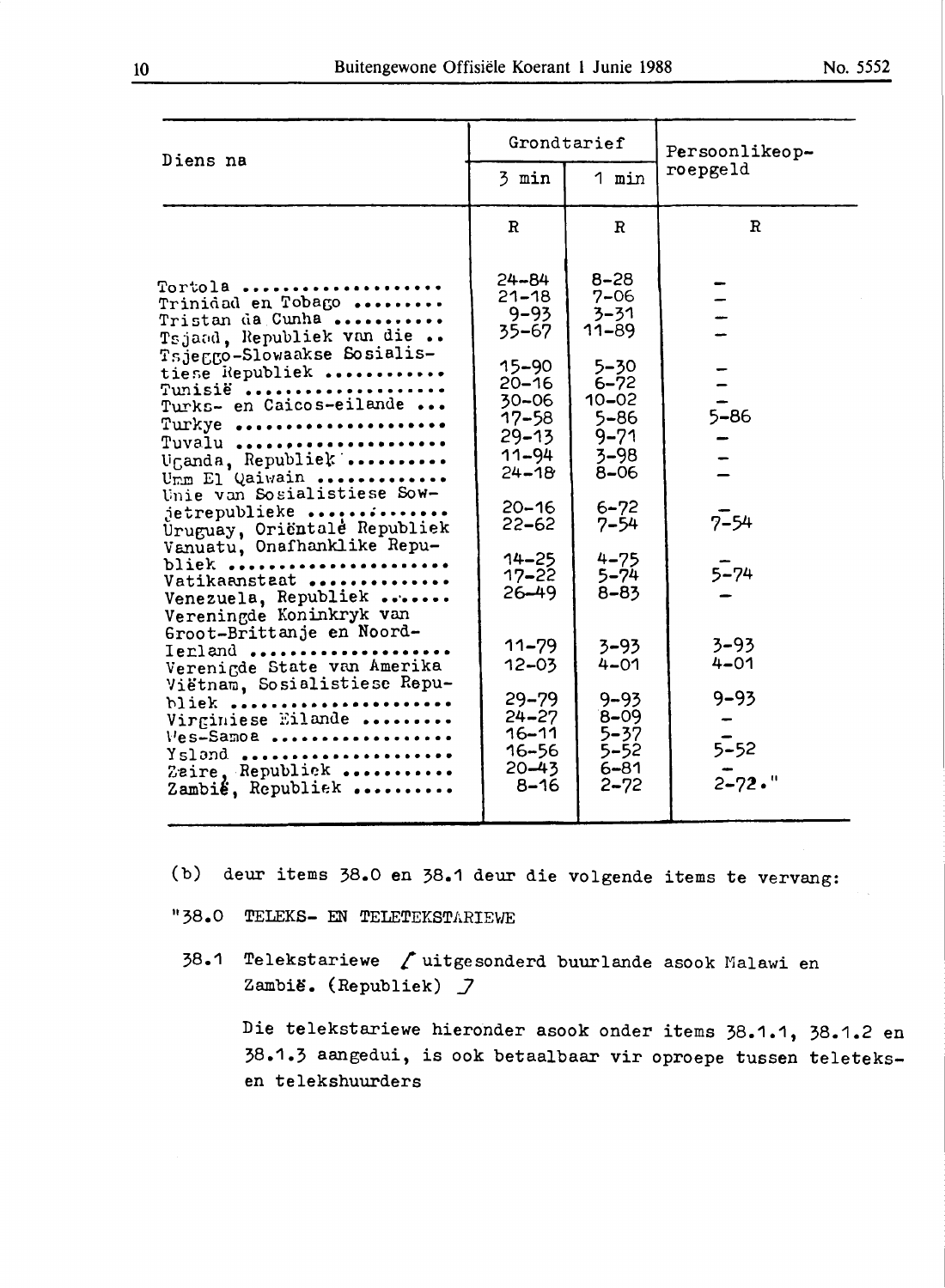| Service to                                                                                                                                                                                                                                                                                    | Basic rate                                                                                                                                 |                                                                                                                               | Personal call fee                                           |
|-----------------------------------------------------------------------------------------------------------------------------------------------------------------------------------------------------------------------------------------------------------------------------------------------|--------------------------------------------------------------------------------------------------------------------------------------------|-------------------------------------------------------------------------------------------------------------------------------|-------------------------------------------------------------|
|                                                                                                                                                                                                                                                                                               | 3 min                                                                                                                                      | 1 min                                                                                                                         |                                                             |
|                                                                                                                                                                                                                                                                                               | $\mathbf{R}$                                                                                                                               | $\mathbf{R}$                                                                                                                  | $\mathbf{R}$                                                |
| Tristan da Cunha<br>Tunisia<br>Turkey<br>Turks and Caicos Islands.<br>Tuvalu<br>Uganda, Republic of<br>Umm El Qaiwain<br>Union of Socialist Soviet<br>Republics<br>United Kingdom of. Great                                                                                                   | $9 - 93$<br>$20 - 16$<br>17–58<br>$30 - 06$<br>$29 - 13$<br>$11 - 94$<br>$24 - 18$<br>$20 - 16$                                            | $3 - 31$<br>$6 - 72$<br>$5 - 86$<br>$10 - 02$<br>$9 - 71$<br>$3 - 98$<br>$8 - 06$<br>$6 - 72$                                 | $5 - 86$                                                    |
| Britain and Northern Ire-<br>land<br>United States of America.<br>Urauguay, Oriental Repu-                                                                                                                                                                                                    | $11 - 79$<br>$12 - 03$                                                                                                                     | $3 - 93$<br>$4 - 01$                                                                                                          | $3 - 93$<br>$4 - 01$                                        |
| blic of<br>Vanuatu, Independent Re-<br>public of<br>Vatican City State<br>Venezuela, Republic of<br>Viet-Nam, Socialist Re-<br>public<br>Virgin Islands<br>Western Samoa<br>Yemen, Arab Republic<br>Yugoslavia, Socialist<br>Federal Republic of<br>Zaire, Republic of<br>Zambia, Republic of | $22 - 62$<br>$14 - 25$<br>$17 - 22$<br>$26 - 49$<br>$29 - 79$<br>$24 - 27$<br>$16 - 11$<br>$36 - 27$<br>$19 - 86$<br>$20 - 43$<br>$8 - 16$ | 7–54<br>$4 - 75$<br>$5 - 74$<br>$8 - 83$<br>$9 - 93$<br>$8 - 09$<br>$5 - 37$<br>$12 - 09$<br>$6 - 62$<br>$6 - 81$<br>$2 - 72$ | $7 - 54$<br>$5 - 74$<br>$9 - 93$<br>$6 - 62$<br>$2 - 72$ "; |
|                                                                                                                                                                                                                                                                                               |                                                                                                                                            |                                                                                                                               |                                                             |

(b) by the substitution for items  $38.0$  and  $38.1$  of the following ;items:

"38.0 TELEX AND TELETEX RATES

38.1 **Telex** • rates £excluding neighbotlring countries as **well** as Malawi and Zambia (Republic of) *]:*  The telex rates shown hereunder and under items 38.1.1, 38.1.2 and 38.1.3 are also payable for calls between teletex and telex subscribers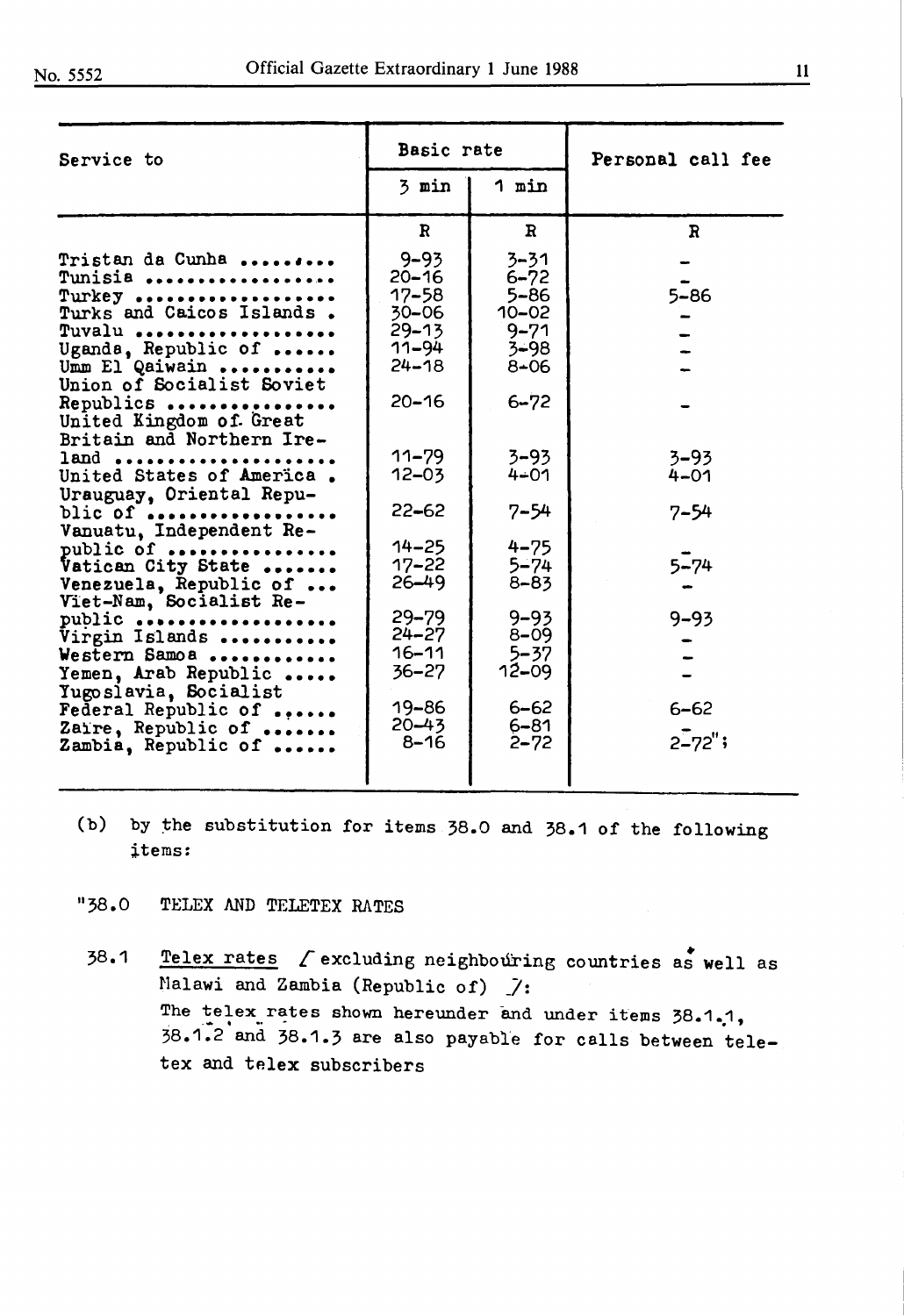| Bestemming                                                                                                                                                                                                                                                                                      | Linimum<br>koste vir<br>3 minute                                                                                                                                                                               | Tarief per<br>minuut                                                                                                                                                                                    |
|-------------------------------------------------------------------------------------------------------------------------------------------------------------------------------------------------------------------------------------------------------------------------------------------------|----------------------------------------------------------------------------------------------------------------------------------------------------------------------------------------------------------------|---------------------------------------------------------------------------------------------------------------------------------------------------------------------------------------------------------|
| Abu Dhabi<br>Afgenisten, Demokratiese<br>Republiek<br>Ajman<br>Alaska<br>Albanië, Volksrepubliek<br>Algerynse Demokratiese en<br>Volksrepubliek (Algerië)<br>Amerikaans-Samoa<br>Andorra<br>Angola<br>Anguilla<br>Antigua<br>$Argentropy$ Republiek<br>aruba<br>Ascension<br>$\frac{1}{2}$ SOTE | $\overline{\mathbf{R}}$<br>$11 - 10$<br>$21 - 60$<br>$11 - 10$<br>$21 - 00$<br>14–85<br>$16 - 95$<br>$14 - 10$<br>$14 - 85$<br>16–68<br>$11 - 10$<br>$21 - 60$<br>$11 - 49$<br>$11 - 10$<br>$12 - 72$<br>16-95 | $\overline{\textbf{R}}$<br>$3 - 70$<br>$7 - 20$<br>$3 - 70$<br>$7 - 00$<br>4–95<br>$5 - 65$<br>$4 - 70$<br>$4 - 95$<br>$5 - 56$<br>$3 - 70$<br>$7 - 20$<br>$3 - 83$<br>$3 - 70$<br>$4 - 24$<br>$5 - 65$ |
| Australië<br>Bahamas, Gemenebes van die<br>Bahrein, Staat<br>Bangladesj, Volksrepubliek.<br>Barbados<br>$Be1$ gië<br>$Bef12e$<br>Benin, Volksrepubliek<br>Bermuda<br>Birma, Sosialistiese Repu-<br>bliek van die Unie van<br>Bolivia, Republiek<br>Brasilië, Bondsrepubliek                     | $14 - 85$<br>$24 - 96$<br>$18 - 27$<br>$18 - 81$<br>$21 - 60$<br>$14 - 52$<br>$23 - 67$<br>$18 - 27$<br>$18 - 27$<br>$21 - 60$<br>$21 - 60$<br>$12 - 72$                                                       | $4 - 95$<br>$8 - 32$<br>$6 - 09$<br>$6 - 27$<br>$7 - 20$<br>$4 - 84$<br>$7 - 89$<br>$6 - 09$<br>$6 - 09$<br>$7 - 20$<br>$7 - 20$<br>$4 - 24$                                                            |

| België<br>$B$ elize<br>Benin, Volksrepubliek<br>Bermuda<br>Birma, Sosialistiese Repu-                                                                                                                                                                                | $14 - 52$<br>$23 - 67$<br>$18 - 27$<br>$18 - 27$                                                                                                     | $4 - 84$<br>$7 - 89$<br>$6 - 09$<br>$6 - 09$                                                                                                 |
|----------------------------------------------------------------------------------------------------------------------------------------------------------------------------------------------------------------------------------------------------------------------|------------------------------------------------------------------------------------------------------------------------------------------------------|----------------------------------------------------------------------------------------------------------------------------------------------|
| bliek van die Unie van<br>Bolivia, Republiek<br>Brasilië, Bondsrepubliek<br>Britse Virginiese Eilande<br>Broenci<br>Bulgarye, Volksrepubliek<br>Burkina Faso<br>Burundi, Republick<br>Chili<br>China, Republiek (Taiwan)<br>Ciprus, Republiek<br>Colombia, Republiek | $21 - 60$<br>$21 - 60$<br>$12 - 72$<br>$23 - 67$<br>$18 - 27$<br>$14 - 52$<br>$11 - 10$<br>$18 - 27$<br>$21 - 60$<br>16–68<br>$16 - 95$<br>$18 - 27$ | $7 - 20$<br>$7 - 20$<br>$4 - 24$<br>$7 - 89$<br>$6 - 09$<br>$4 - 84$<br>$3 - 70$<br>$6 - 09$<br>$7 - 20$<br>$5 - 56$<br>$5 - 65$<br>$6 - 09$ |
| Comore, Federale en Islami-<br>tiese Republiek van die<br>Costa Rica<br>Denemarke<br>Djiboeti, Republick<br>Doebai<br>Dominica<br>Dominikaanse Republiek<br>Duitsland, Bondsrepublick<br>Duitsland, Demokratiese Re-                                                 | $16 - 95$<br>$18 - 27$<br>$14 - 52$<br>$18 - 27$<br>$11 - 10$<br>$23 - 67$<br>$25 - 08$<br>11-34                                                     | 5–65<br>$6 - 09$<br>4-84<br>$6 - 09$<br>$3 - 70$<br>$7 - 89$<br>$8 - 36$<br>3–78.                                                            |
| publiek                                                                                                                                                                                                                                                              | $14 - 52$                                                                                                                                            | $4 - 84$                                                                                                                                     |

 $\overline{\phantom{a}}$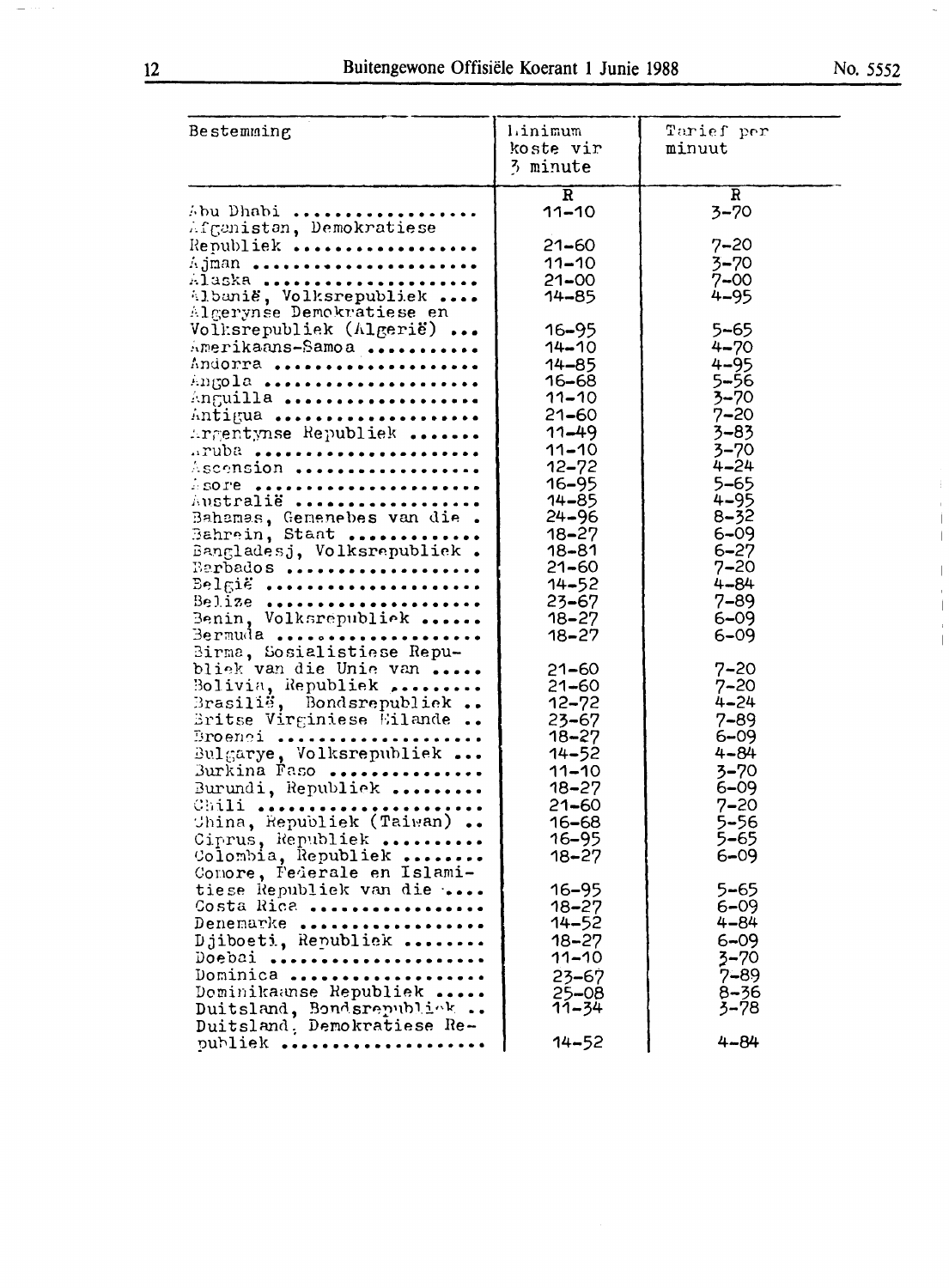| Destination                                                                                                                                                                                                                                                                                                                                                                                                                                                                                                                                                                                                                                                                                                                                                                                                                                                                         | Minimum<br>charge for<br>3 minutes                                                                                                                                                                                                                                                                                                                                                                                                                                                                                                                             | Rate per<br>minute                                                                                                                                                                                                                                                                                                                                                                                                                                                                                                        |
|-------------------------------------------------------------------------------------------------------------------------------------------------------------------------------------------------------------------------------------------------------------------------------------------------------------------------------------------------------------------------------------------------------------------------------------------------------------------------------------------------------------------------------------------------------------------------------------------------------------------------------------------------------------------------------------------------------------------------------------------------------------------------------------------------------------------------------------------------------------------------------------|----------------------------------------------------------------------------------------------------------------------------------------------------------------------------------------------------------------------------------------------------------------------------------------------------------------------------------------------------------------------------------------------------------------------------------------------------------------------------------------------------------------------------------------------------------------|---------------------------------------------------------------------------------------------------------------------------------------------------------------------------------------------------------------------------------------------------------------------------------------------------------------------------------------------------------------------------------------------------------------------------------------------------------------------------------------------------------------------------|
| Abu Dhabi<br>Afghanistan, Democratic Republic<br>$01$<br>Ajman<br>Alaska<br>Albania, People's Republic of<br>Algerian Democratic and Popular<br>Republic (Algeria)<br>American Samoa<br>Andorra<br>Angola<br>Anguilla<br>Antigua<br>Argentine Republic<br>Aruba<br>Ascension<br>Australia<br>Austria<br>Azores<br>Bahamas, Commonwealth of the<br>Bahrain, State of<br>Bangladesh, People's Republic of<br>Barbados<br>Belgium<br>Belize<br>Benin, People's Republic of<br>Bermuda<br>Bolivia, Republic of<br>Brazil, Federative Republic of.<br>British Virgin Islands<br>Erunei<br>Bulgaria, People's Republic of.<br>Burkina Faso<br>Burma, Socialist Republic of<br>the Union of<br>Burundi, Republic of<br>Cameroon, United Republic of<br>Canada<br>Canary Islands<br>Cape Verde, Republic of<br>Cayman Islands<br>Central African Republic<br>Chad, Republic of the<br>Chile | $\overline{\text{R}}$<br>11–ี10<br>$21 - 60$<br>$11 - 10$<br>$21 - 00$<br>14-85<br>$16 - 95$<br>$14 - 10$<br>$14 - 85$<br>16-68<br>$11 - 10$<br>$21 - 60$<br>$11 - 49$<br>$11 - 10$<br>$12 - 72$<br>$14 - 85$<br>$6 - 75$<br>16–95<br>$24 - 96$<br>$18 - 27$<br>18-81<br>$21 - 60$<br>$14 - 52$<br>$23 - 67$<br>$18 - 27$<br>18–27<br>$21 - 60$<br>$12 - 72$<br>$23 - 67$<br>$18 - 27$<br>$14 - 52$<br>$11 - 10$<br>$21 - 60$<br>$18 - 27$<br>$18 - 27$<br>$11 - 49$<br>$8 - 40$<br>$18 - 27$<br>$23 - 67$<br>$18 - 27$<br>$18 - 27$<br>$21 - 60$<br>$16 - 68$ | $\mathbf{R}^-$<br>$3 - 70$<br>$7 - 20$<br>$3 - 70$<br>$7 - 00$<br>$4 - 95$<br>$5 - 65$<br>$4 - 70$<br>$4 - 95$<br>$5 - 56$<br>$3 - 70$<br>$7 - 20$<br>$3 - 83$<br>$3 - 70$<br>$4 - 24$<br>$4 - 95$<br>$2 - 25$<br>$5 - 65$<br>$8 - 32$<br>$6 - 09$<br>$6 - 27$<br>$7 - 20$<br>$4 - 84$<br>$7 - 89$<br>$6 - 09$<br>$6 - 09$<br>$7 - 20$<br>$4 - 24$<br>$7 - 89$<br>$6 - 09$<br>$4 - 84$<br>$3 - 70$<br>$7 - 20$<br>6–09<br>$6 - 0$<br>$3 - 83$<br>2–80<br>$6 - 09$<br>$7 - 89$<br>$6 - 09$<br>$6 - 09$<br>$7 - 20$<br>5–56 |
| China, Republic of (Taiwan)<br>Colombia, Republic of<br>Comoros, Federal and Islamic<br>Republic of the<br>Congo, People's Republic of the<br>Costa Rica<br>Cuba<br>Cyprus, Republic of                                                                                                                                                                                                                                                                                                                                                                                                                                                                                                                                                                                                                                                                                             | $18 - 27$<br>16–95<br>$18 - 27$<br>$18 - 27$<br>$18 - 27$<br>16–95                                                                                                                                                                                                                                                                                                                                                                                                                                                                                             | $6 - 03$<br>5–65<br>$6 - 09$<br>$6 - 09$<br>$6 - 09$<br>5–65                                                                                                                                                                                                                                                                                                                                                                                                                                                              |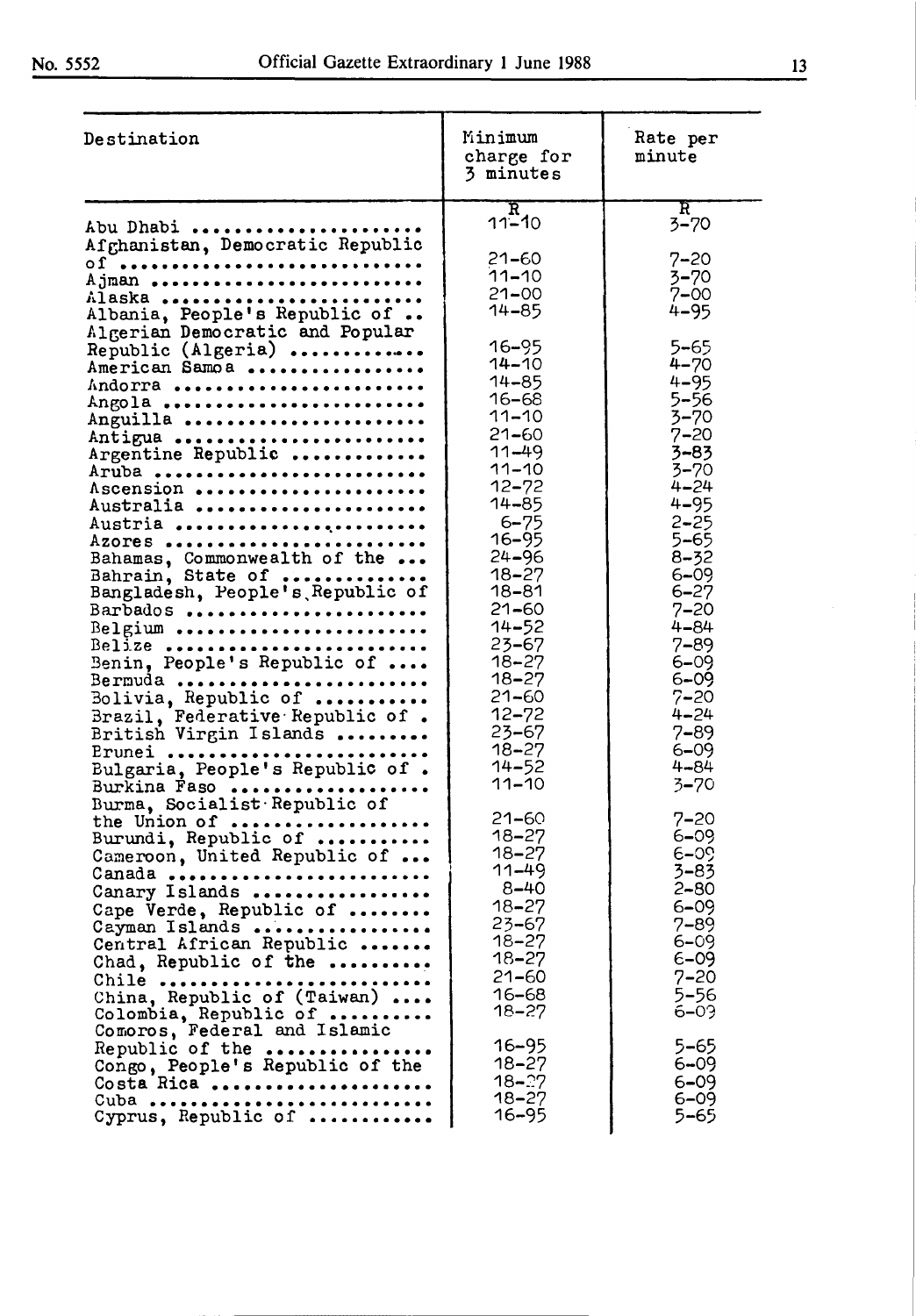| Bestemming                                                                                                                                                                                                                                                                                                                                                       | Minimum<br>koste vir<br>3 minute                                                                                                                                                                                      | Tarief per<br>minuut                                                                                                                                                                                     |
|------------------------------------------------------------------------------------------------------------------------------------------------------------------------------------------------------------------------------------------------------------------------------------------------------------------------------------------------------------------|-----------------------------------------------------------------------------------------------------------------------------------------------------------------------------------------------------------------------|----------------------------------------------------------------------------------------------------------------------------------------------------------------------------------------------------------|
| Ecuador<br>Egipte, Arabiese Republiek<br>El Salvador, Republiek<br>Ethiopië<br>Falkland-eilande<br>Färöer-eilande<br>Fidji<br>Filippyne Republiek van die<br>Finland<br>Frankryk<br>Frans-Polinesië<br>Gaboen, Republiek<br>Gambie, Republiek van die.<br>Ghana<br>Gibraltar<br>Grenada<br>Griekeland<br>Groenland                                               | $\mathbf R$<br>$18 - 27$<br>14-52<br>$18 - 27$<br>$18 - 27$<br>$21 - 60$<br>$14 - 52$<br>21–60<br>$18 - 27$<br>$16 - 95$<br>$14 - 85$<br>18–27<br>$18 - 27$<br>18–27<br>14-85<br>$14 - 52$<br>23–64<br>14–52<br>14–85 | R<br>$6 - 09$<br>4–84<br>$6 - 09$<br>$6 - 09$<br>$7 - 20$<br>4-84<br>$7 - 20$<br>$.6 - 09$<br>5–65<br>$4 - 95$<br>$6 - 09$<br>$6 - 09$<br>$6 - 09$<br>$4 - 95$<br>4–84<br>$7 - 88$<br>4-84<br>$4 - 95$   |
| Guadeloupe, Franse Depar-<br>tement van<br>Guam<br>Guatemala<br>Guiana, Franse Departement                                                                                                                                                                                                                                                                       | 14-85<br>18–27<br>18–27                                                                                                                                                                                               | $4 - 95$<br>$6 - 09$<br>$6 - 09$                                                                                                                                                                         |
| van<br>Guinee, Republiek<br>Guyana<br>Haiti, Republiek<br>Hawaii<br>Honduras, Republiek<br>Hongaarse Volksrepubliek<br>Hongkong<br>Ierland<br>Indië Republiek<br>Indonesië, Republiek<br>Irak, Republick<br>Iran, Islamitiese Republiek<br>Israel, Staat<br>Italië<br>Ivoorkus, Republiek van die<br>Jamaika<br>Japan<br>Jemen, Demokratiese Volks-<br>republiek | 14-85<br>$18 - 27$<br>$23 - 67$<br>$18 - 27$<br>$20 - 49$<br>25-08<br>$13 - 77$<br>$16 - 68$<br>$18 - 27$<br>18–27<br>$18 - 27$<br>18-27<br>$18 - 27$<br>$14 - 52$<br>16–95<br>16–95<br>14-85<br>16–95<br>$21 - 60$   | $4 - 95$<br>$6 - 09$<br>$7 - 89$<br>6–09<br>$6 - 83$<br>$8 - 36$<br>$4 - 59$<br>$5 - 56$<br>$6 - 09$<br>$6 - 09$<br>6–09<br>$6 - 09$<br>$6 - 09$<br>4–84<br>5–65<br>5–65<br>$4 - 95$<br>5–65<br>$7 - 20$ |
| Jemenities-Arabiese Repu-                                                                                                                                                                                                                                                                                                                                        |                                                                                                                                                                                                                       |                                                                                                                                                                                                          |
| bliek<br>Joegoe-Slawië, Sosialis-                                                                                                                                                                                                                                                                                                                                | $21 - 60$                                                                                                                                                                                                             | 7–20                                                                                                                                                                                                     |
| tiese Republiek<br>Jordanië, Hasemitiese Ko-                                                                                                                                                                                                                                                                                                                     | 16–95                                                                                                                                                                                                                 | 5–65                                                                                                                                                                                                     |
| ninkryk van<br>Kaaimanseilande<br>Kaap Verde, Republiek<br>Kameroen, Verenigde Repu-                                                                                                                                                                                                                                                                             | $18 - 27$<br>23–67<br>$18 - 27$                                                                                                                                                                                       | $6 - 09$<br>7–89<br>6–09                                                                                                                                                                                 |
| bliek                                                                                                                                                                                                                                                                                                                                                            | 18–27                                                                                                                                                                                                                 | $6 - 09$                                                                                                                                                                                                 |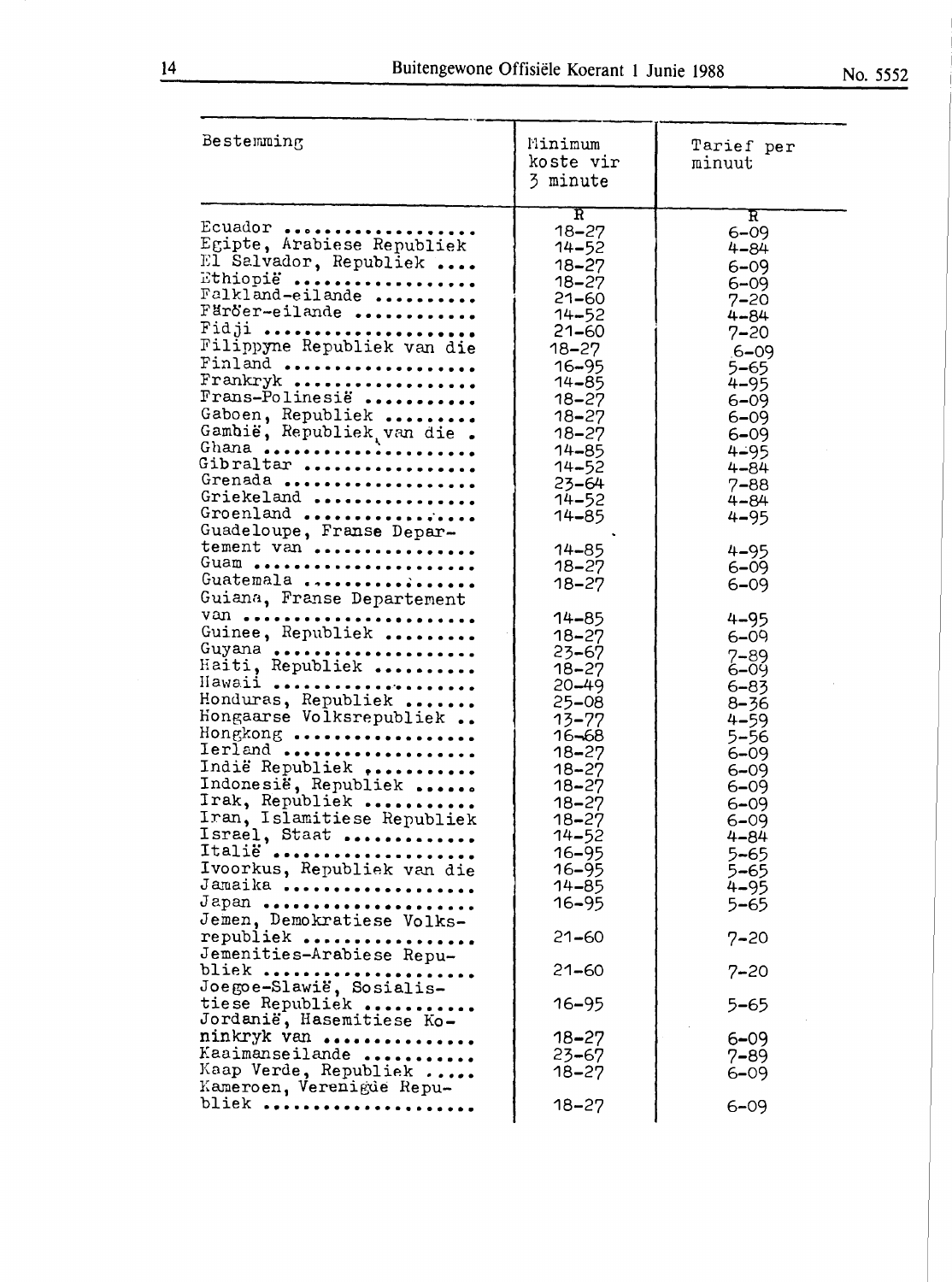| Destination                                                                                                                                                                                                                                                                                                                                                                                                                                                                                                                                                                                                                                                                                                                                                                                                                                                                                                                                                                                                                  | Ninimum<br>charge for<br>3 minutes                                                                                                                                                                                                                                                                                                                                                                                                                                                                                                                                                                                                                      | Rate per<br>minute                                                                                                                                                                                                                                                                                                                                                                                                                                                                                                                                                                                                  |
|------------------------------------------------------------------------------------------------------------------------------------------------------------------------------------------------------------------------------------------------------------------------------------------------------------------------------------------------------------------------------------------------------------------------------------------------------------------------------------------------------------------------------------------------------------------------------------------------------------------------------------------------------------------------------------------------------------------------------------------------------------------------------------------------------------------------------------------------------------------------------------------------------------------------------------------------------------------------------------------------------------------------------|---------------------------------------------------------------------------------------------------------------------------------------------------------------------------------------------------------------------------------------------------------------------------------------------------------------------------------------------------------------------------------------------------------------------------------------------------------------------------------------------------------------------------------------------------------------------------------------------------------------------------------------------------------|---------------------------------------------------------------------------------------------------------------------------------------------------------------------------------------------------------------------------------------------------------------------------------------------------------------------------------------------------------------------------------------------------------------------------------------------------------------------------------------------------------------------------------------------------------------------------------------------------------------------|
| Czechoslovak Socialist Republic<br>Denmark<br>Djibouti, Republic of<br>Dominica<br>Dominican Republic<br>Dubai<br>Ecuador<br>Egypt, Arab Republic of<br>El Salvador, Republic of<br>Ethiopia<br>Falkland Islands<br>Faroe Islands<br>Fiji<br>Finland<br>France<br>French Polynesia<br>Gabon, Republic<br>Gambia, Republic of the<br>German, Democratic Republic<br>Germany, Federal Republic of<br>Ghana<br>Gibraltar<br>Greece<br>Greenland<br>Grenada<br>Guadeloupe, French Department<br>$0f$<br>Guam<br>Gautemala<br>Guiana, French Department of<br>Guinea, Republic of<br>Guyana<br>Haiti, Republic of<br>Hawaii<br>Honduras, Republic of<br>Hongkong<br>Hungarian People's Republic<br>Iceland<br>India, Republic of<br>Indonesia, Republic of<br>Iran, Islamic Republic of<br>Iraq, Republic of<br>Ireland<br>Israel, State of<br>Italy<br>Ivory Coast, Republic of the<br>Jamaica<br>Japan<br>Jordan, Hashemite Kingdom of<br>Kenya, Republic of<br>Kiribati, Republic of<br>Korea, Republic of<br>Luwait, State of | $\mathbf R$<br>14-94<br>$14 - 52$<br>$18 - 27$<br>$23 - 67$<br>$25 - 08$<br>$11 - 10$<br>$18 - 27$<br>$14 - 52$<br>$18 - 27$<br>$18 - 27$<br>$21 - 60$<br>$14 - 52$<br>$21 - 60$<br>16–95<br>$14 - 85$<br>$18 - 27$<br>$18 - 27$<br>$18 - 27$<br>$14 - 52$<br>$11 - 34$<br>$14 - 85$<br>$14 - 52$<br>$14 - 52$<br>$14 - 85$<br>$23 - 64$<br>$14 - 85$<br>$18 - 27$<br>18–27<br>$14 - 85$<br>$18 - 27$<br>$23 - 67$<br>18–27<br>$20 - 49$<br>25–08<br>16–68<br>13–77<br>14–52<br>$18 - 27$<br>$18 - 27$<br>$18 - 27$<br>$18 - 27$<br>$18 - 27$<br>$14 - 52$<br>16–95<br>16–95<br>14-85<br>$16 - 95$<br>$18 - 27$<br>21–00<br>16–68<br>21–60<br>$18 - 27$ | $\mathbf R$<br>$4 - 98$<br>$4 - 84$<br>$6 - 09$<br>$7 - 89$<br>$8 - 36$<br>$3 - 70$<br>$6 - 09$<br>$4 - 84$<br>$6 - 09$<br>$6 - 09$<br>$7 - 20$<br>$4 - 84$<br>$7 - 20$<br>5–65<br>$4 - 95$<br>$6 - 09$<br>$6 - 09$<br>$6 - 09$<br>$4 - 84$<br>$3 - 78$<br>$4 - 95$<br>$4 - 84$<br>$4 - 84$<br>$4 - 95$<br>$7 - 88$<br>$4 - 95$<br>$6 - 09$<br>$6 - 09$<br>$4 - 95$<br>$6 - 09$<br>$7 - 89$<br>$6 - 09$<br>$6 - 83$<br>8–36<br>5–56<br>$4 - 59$<br>4-84<br>$6 - 09$<br>6–09<br>$6 - 09$<br>6–09<br>$6 - 09$<br>4–84<br>$5 - 65$<br>5–65<br>$4 - 95$<br>$5 - 65$<br>6–09<br>$7 - 00$<br>5–56<br>$7 - 20$<br>$6 - 09$ |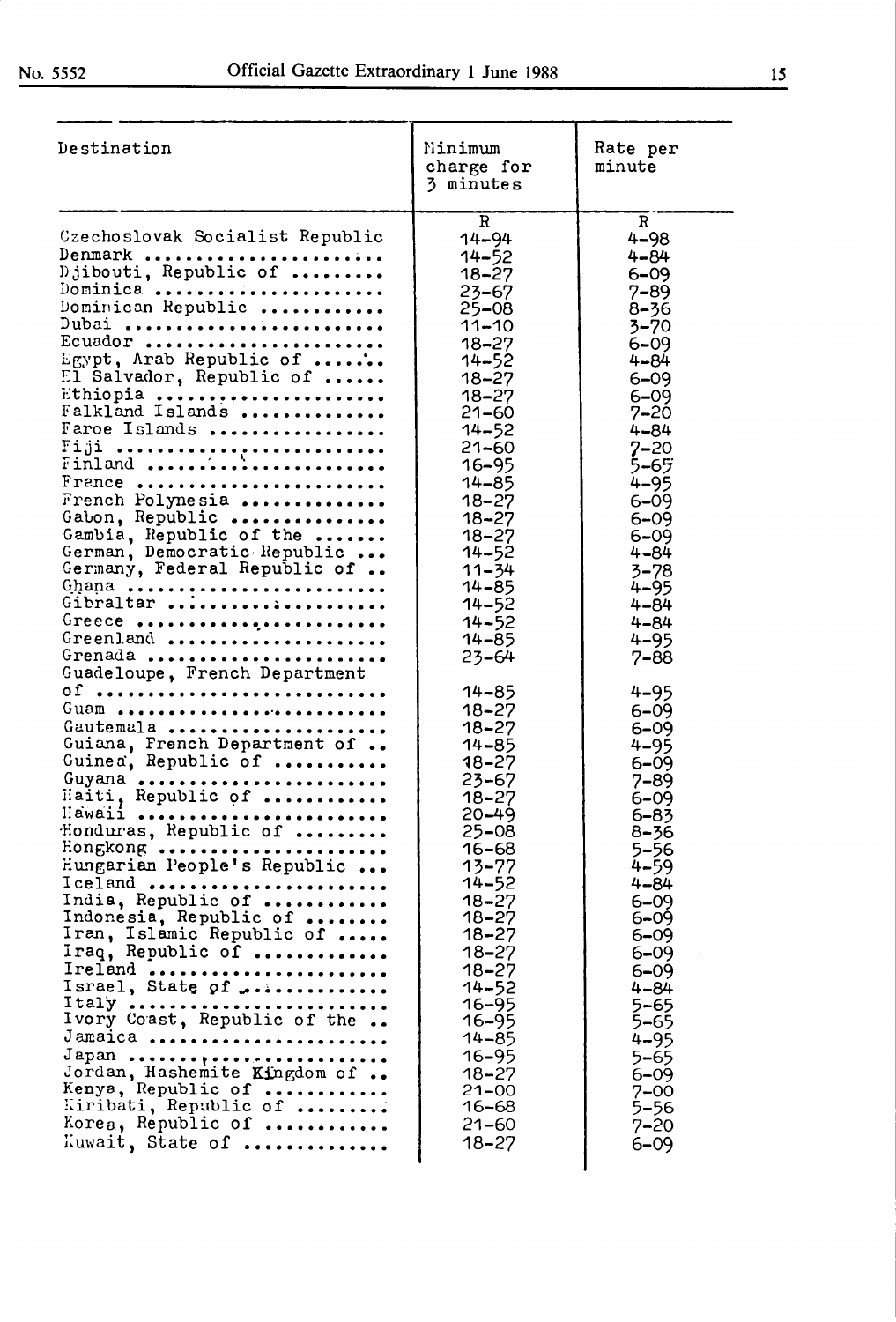| Bestemming                                                                                                                                                                                                                                                                                                                                                                                                                                 | Minimum<br>koste vir<br>3 minute                                                                                                                                                                                                                     | Tarief per<br>minuut                                                                                                                                                                                                                                                    |
|--------------------------------------------------------------------------------------------------------------------------------------------------------------------------------------------------------------------------------------------------------------------------------------------------------------------------------------------------------------------------------------------------------------------------------------------|------------------------------------------------------------------------------------------------------------------------------------------------------------------------------------------------------------------------------------------------------|-------------------------------------------------------------------------------------------------------------------------------------------------------------------------------------------------------------------------------------------------------------------------|
| Kanada<br>Kanariese Eilande<br>Katar, Staat<br>Kenia, Republiek<br>Kiribati, Republiek<br>Koeweit, Staat<br>Kongo, Volksrepubliek van die<br>Korea, Republiek<br>Kuba<br>Libanon<br>Liberië, Republiek<br>Liechtenstein, Prinsdom van.<br>Luxemburg<br>Macao<br>Madagaskar, Demokratiese Re-<br>publiek<br>Maleisië<br>Maledive, Republiek<br>Mali, Republiek<br>halta, Republiek<br>Harokko, Koninkryk van<br>Martinique, Franse Departe- | R<br>11–49<br>$8 - 40$<br>$18 - 27$<br>$21 - 00$<br>16–68<br>$18 - 27$<br>$18 - 27$<br>$21 - 60$<br>$18 - 27$<br>$18 - 27$<br>14-85<br>$11 - 49$<br>$16 - 95$<br>21–60<br>$12 - 72$<br>$18 - 27$<br>$24 - 24$<br>$18 - 27$<br>$14 - 52$<br>$18 - 27$ | $\overline{\mathrm{R}}$<br>$3 - 83$<br>$2 - 80$<br>$6 - 09$<br>$7 - 00$<br>$5 - 56$<br>$6 - 09$<br>$6 - 09$<br>$7 - 20$<br>$6 - 09$<br>$6 - 09$<br>$4 - 95$<br>$3 - 83$<br>$5 - 65$<br>$7 - 20$<br>$4 - 24$<br>$6 - 09$<br>$8 - 08$<br>$6 - 09$<br>$4 - 84$<br>$6 - 09$ |
| ment van<br>Mauritius<br>Hexiko<br>L'onaco<br>fiontserrat<br>Nauru, Republiek<br>Nederlande, Koninkryk van die<br>Rederlandse Antille<br>Nepal<br>Nicaragua                                                                                                                                                                                                                                                                                | 14–85<br>21-00<br>$17 - 49$<br>$8 - 40$<br>23–67<br>24–69<br>$10 - 20$<br>$18 - 27$<br>23–67<br>18∸27                                                                                                                                                | $4 - 95$<br>$7 - 00$<br>$5 - 83$<br>$2 - 80$<br>$7 - 89$<br>$8 - 23$<br>$3 - 40$<br>$6 - 09$<br>$7 - 89$<br>$6 - 09$                                                                                                                                                    |
| Hieu Caledonië en Onderhorige<br>Gebiede<br>Wieu-Seeland<br>Wiger, Republiek van die<br>Rigerië, Bondsrepubliek<br>ROOPWeë<br>Oman, Sultanaat<br>Oostenryk<br>Pakistan<br>Panama, Republiek<br>Papoea-Nieu-Guinee<br>Paraguay, Republiek<br>Peru<br>Pole, Volksrepubliek<br>Portugal<br>Puerto Rico<br>Ras Al-Khaimah<br>Réunion, Franse Departement                                                                                       | 18–27<br>18-27<br>$18 - 27$<br>$18 - 27$<br>16–95<br>$19 - 35$<br>$6 - 75$<br>$16 - 95$<br>$18 - 27$<br>$18 - 27$<br>$18 - 27$<br>$18 - 27$<br>$14 - 52$<br>16–95<br>$25 - 08$<br>$11 - 10$                                                          | $6 - 09$<br>$6 - 09$<br>$6 - 09$<br>$6 - 09$<br>$5 - 65$<br>$6 - 45$<br>$2 - 25$<br>$5 - 65$<br>$6 - 09$<br>$6 - 09$<br>$6 - 09$<br>$6 - 09$<br>$4 - 84$<br>5–65<br>$8 - 36$<br>$3 - 70$                                                                                |
| Van                                                                                                                                                                                                                                                                                                                                                                                                                                        | 14–85                                                                                                                                                                                                                                                | $4 - 95$                                                                                                                                                                                                                                                                |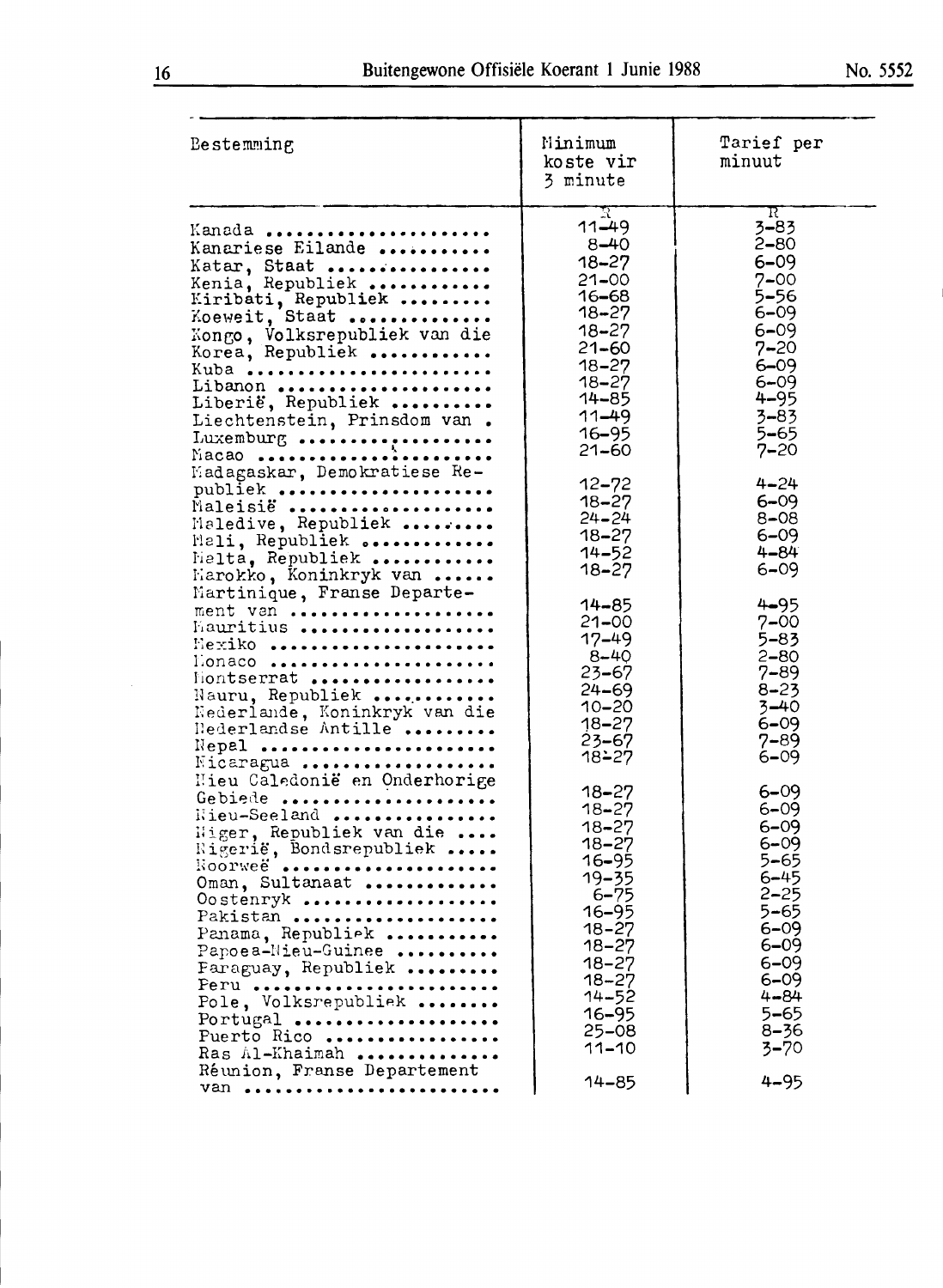| Destination                                                                                                                                                                                                                                                                                                                                                                                                                                                                                                                                                                                                                                                                                                                                                    | Minimum<br>charge for<br>3 minutes                                                                                                                                                                                                                                                                                                                                                                                                                                                  | Rate per<br>minute                                                                                                                                                                                                                                                                                                                                                                                                                                   |
|----------------------------------------------------------------------------------------------------------------------------------------------------------------------------------------------------------------------------------------------------------------------------------------------------------------------------------------------------------------------------------------------------------------------------------------------------------------------------------------------------------------------------------------------------------------------------------------------------------------------------------------------------------------------------------------------------------------------------------------------------------------|-------------------------------------------------------------------------------------------------------------------------------------------------------------------------------------------------------------------------------------------------------------------------------------------------------------------------------------------------------------------------------------------------------------------------------------------------------------------------------------|------------------------------------------------------------------------------------------------------------------------------------------------------------------------------------------------------------------------------------------------------------------------------------------------------------------------------------------------------------------------------------------------------------------------------------------------------|
| Lebanon<br>Liberia, Republic of<br>Liechtenstein, Principality of<br>Luxembourg<br>Macao<br>Madagascar, Democratic Repu-                                                                                                                                                                                                                                                                                                                                                                                                                                                                                                                                                                                                                                       | $\mathbf R$<br>$18 - 27$<br>$14 - 85$<br>$11 - 49$<br>$16 - 95$<br>$21 - 60$                                                                                                                                                                                                                                                                                                                                                                                                        | R<br>$6 - 09$<br>$4 - 95$<br>$3 - 83$<br>$5 - 65$<br>$7 - 20$                                                                                                                                                                                                                                                                                                                                                                                        |
| blic of<br>Malaysia<br>Maldives, Republic of<br>Mali, Republic of<br>Malta, Republic of<br>Martinique, French Department                                                                                                                                                                                                                                                                                                                                                                                                                                                                                                                                                                                                                                       | $12 - 72$<br>$18 - 27$<br>$24 - 24$<br>$18 - 27$<br>$14 - 52$                                                                                                                                                                                                                                                                                                                                                                                                                       | $4 - 24$<br>$6 - 09$<br>$8 - 08$<br>$6 - 09$<br>$4 - 84$                                                                                                                                                                                                                                                                                                                                                                                             |
| 0f<br>Mauritius<br>Mexico<br>Monaco<br>Montserrat<br>Morocco, Kingdom of<br>Nauru, Republic of<br>Kepal<br>Netherlands, Kingdom of the<br>Netherlands Antilles<br>New Caledonia and Dependencies<br>New Zealand<br>Nicaragua<br>Niger, Republic of the<br>Nigeria, Federal Republic of.<br>$\text{NOTWAY}$<br>Oman, Sultanate of<br>Pakistan<br>Panama, Republic of<br>Papua-New Guinea<br>Paraguay, Republic of<br>Peru<br>Philippines, Republic of the.<br>Foland, People's Republic of.<br>Portugal<br>Puerto Rico<br>Qatar, State of<br>Ras Al-Khaimah<br>Reunion, French Department of<br>Roumania, Socialist Republic<br>Rwanda, Republic of<br>Ryukyu Islands<br>St Christopher-Nevis<br>St Ilelena<br>St Lucia<br>St Pierre and Miquelon<br>St Vincent | $14 - 85$<br>$21 - 00$<br>$17 - 49$<br>$8 - 40$<br>$23 - 67$<br>$18 - 27$<br>$24 - 69$<br>$23 - 67$<br>$10 - 20$<br>$18 - 27$<br>$18 - 27$<br>$18 - 27$<br>$18 - 27$<br>$18 - 27$<br>$18 - 27$<br>16-95<br>$19 - 35$<br>16-95<br>$18 - 27$<br>$18 - 27$<br>$18 - 27$<br>$18 - 27$<br>$18 - 27$<br>$14 - 52$<br>$16 - 95$<br>$25 - 08$<br>$18 - 27$<br>$11 - 10$<br>$14 - 85$<br>$14 - 52$<br>$10 - 32$<br>$8 - 40$<br>$23 - 67$<br>$23 - 67$<br>$23 - 67$<br>$14 - 85$<br>$23 - 67$ | $4 - 95$<br>$7 - 00$<br>$5 - 83$<br>$2 - 80$<br>$7 - 89$<br>$6 - 09$<br>$8 - 23$<br>$7 - 89$<br>$3 - 40$<br>$6 - 09$<br>$6 - 09$<br>$6 - 09$<br>$6 - 09$<br>$6 - 09$<br>$6 - 09$<br>$5 - 65$<br>$6 - 45$<br>$5 - 65$<br>$6 - 09$<br>$6 - 09$<br>$6 - 09$<br>$6 - 09$<br>$6 - 09$<br>$4 - 84$<br>$5 - 65$<br>$8 - 36$<br>$6 - 09$<br>$3 - 70$<br>$4 - 95$<br>$4 - 84$<br>3-44<br>$2 - 80$<br>$7 - 89$<br>$7 - 89$<br>$7 - 89$<br>$4 - 95$<br>$7 - 89$ |

 $\hat{\mathcal{A}}$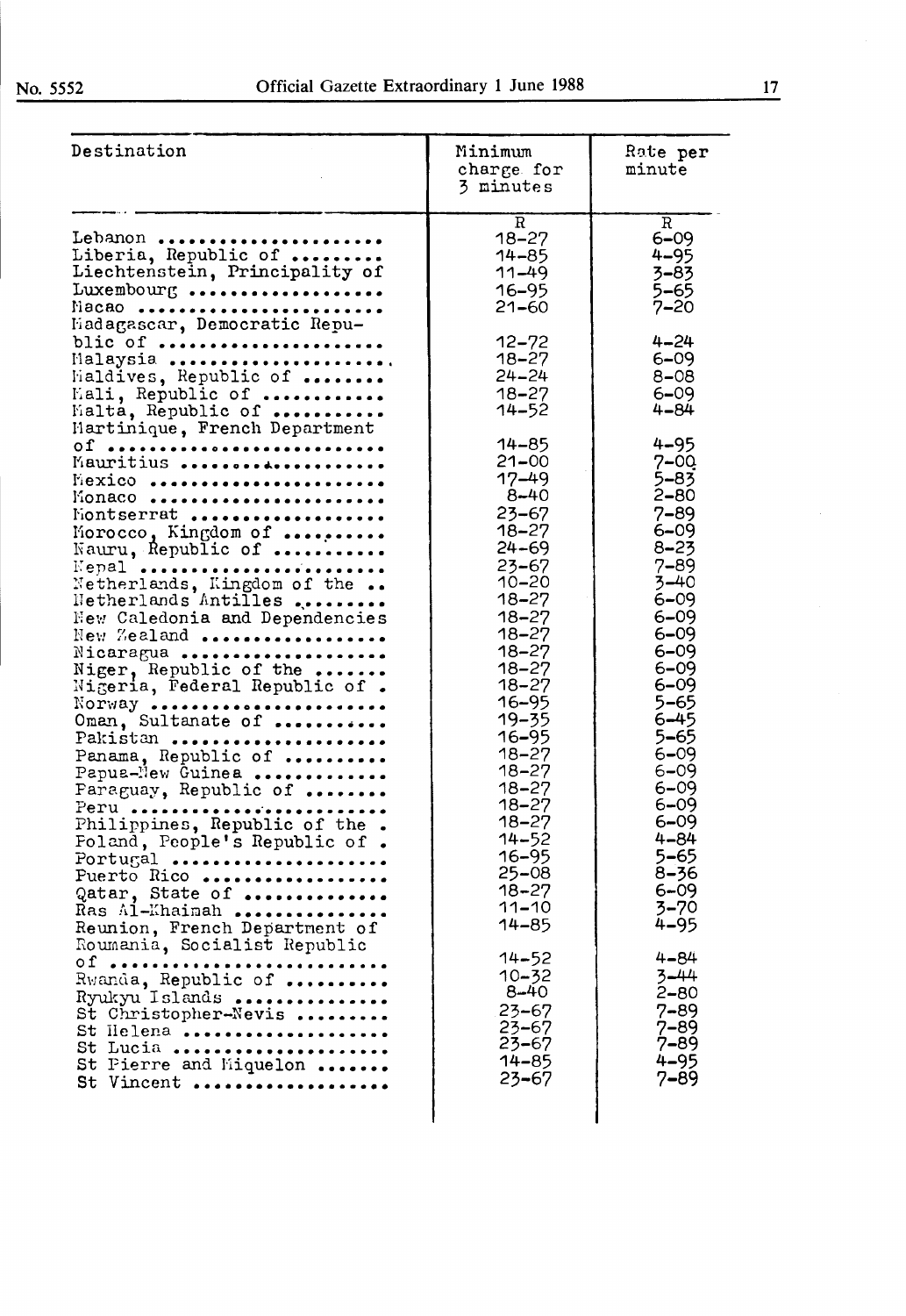| Bestemming                                                                                                                                                                                                                                                                                                                           | Flinimum<br>koste vir<br>3 minute                                                                                                                                                      | Tarief per<br>minuut                                                                                                                                                    |
|--------------------------------------------------------------------------------------------------------------------------------------------------------------------------------------------------------------------------------------------------------------------------------------------------------------------------------------|----------------------------------------------------------------------------------------------------------------------------------------------------------------------------------------|-------------------------------------------------------------------------------------------------------------------------------------------------------------------------|
| Rioekioe-eilande<br>Roemenië, Sosialistiese Re-<br>publiek<br>Rwanda, Republiek<br>St Christopher-Nevis<br>St Helena<br>St Lucia<br>St Pierre en Niquelon<br>St Vincent<br>Salomon-eilande<br>Saoedi-Arabië, Koninkryk van.<br>Sao Tome en Pricipe, Demokra-<br>tiese<br>Senegal, Republiek van die<br>Sentraal-Afrikaanse Republiek | $\mathbf{R}^-$<br>$8 - 40$<br>$14 - 52$<br>$10 - 32$<br>$23 - 67$<br>$23 - 67$<br>$23 - 67$<br>$14 - 85$<br>$23 - 67$<br>$21 - 60$<br>$18 - 27$<br>$16 - 68$<br>$18 - 27$<br>$18 - 27$ | ${\bf R}^-$<br>$2 - 80$<br>$4 - 84$<br>$3 - 44$<br>$7 - 89$<br>$7 - 89$<br>$7 - 89$<br>$4 - 95$<br>$7 - 89$<br>$7 - 20$<br>$6 - 09$<br>$5 - 56$<br>$6 - 09$<br>$6 - 09$ |
| Seychelle<br>Sierra Leone<br>Singapoer, Republiek<br>Siries-Arabiese Republiek<br>Sjarja<br>Soedan, Demokratiese Repu-<br>bliek van die                                                                                                                                                                                              | $23 - 04$<br>$21 - 60$<br>$18 - 27$<br>$18 - 27$<br>$11 - 10$<br>$18 - 27$                                                                                                             | $7 - 68$<br>$7 - 20$<br>$6 - 09$<br>$6 - 09$<br>$3 - 70$<br>$6 - 09$                                                                                                    |
| Spanje<br>Sri Lanka, Demokratiese So-<br>sialistiese Republiek<br>Suriname, Republiek<br>Swede<br>Switserland Konfederasie van.<br>Tanzanië, Verenigde Republiek<br>Thailand<br>Togolese Republiek<br>Tonga, Koninkryk<br>Trinidad en Tobago<br>Tsjaad, Republiek van die                                                            | $19 - 35$<br>$18 - 27$<br>$18 - 27$<br>$16 - 95$<br>16-95<br>$21 - 00$<br>18–27<br>$18 - 27$<br>$23 - 67$<br>$18 - 27$<br>$18 - 27$                                                    | $6 - 45$<br>$6 - 09$<br>$6 - 09$<br>$5 - 65$<br>5–65<br>$7 - 00$<br>$6 - 09$<br>$6 - 09$<br>$7 - 89$<br>$6 - 09$<br>$6 - 09$                                            |
| Tsjeggo-Slowaakse Sosialis-<br>tiese Republiek<br>Tunisië<br>Turks- en Caicos-eilande<br>Turkye<br>Uganda, Republiek<br>Umm El Gaiwain                                                                                                                                                                                               | $14 - 94$<br>$18 - 27$<br>$23 - 67$<br>15–87<br>$21 - 00$<br>$11 - 10$                                                                                                                 | $4 - 98$<br>$6 - 09$<br>$7 - 89$<br>$5 - 29$<br>$7 - 00$<br>$3 - 70$                                                                                                    |
| Unie van Sosialistiese Sowjet-<br>republieke<br>Uruguay, Oriëntale Republiek.<br>Vanuatu, Onafhanklike Repu-<br>bliek<br>Vatikaanstaat<br>Venezuela, Republiek                                                                                                                                                                       | $14 - 52$<br>18–27<br>$21 - 60$<br>$14 - 52$<br>$18 - 27$                                                                                                                              | $4 - 84$<br>$6 - 09$<br>$7 - 20$<br>$4 - 84$<br>$6 - 09$                                                                                                                |
| Verenigde Koninkryk van Groot<br>Brittanje en Noord-Ierland                                                                                                                                                                                                                                                                          | 16–95                                                                                                                                                                                  | 5–65                                                                                                                                                                    |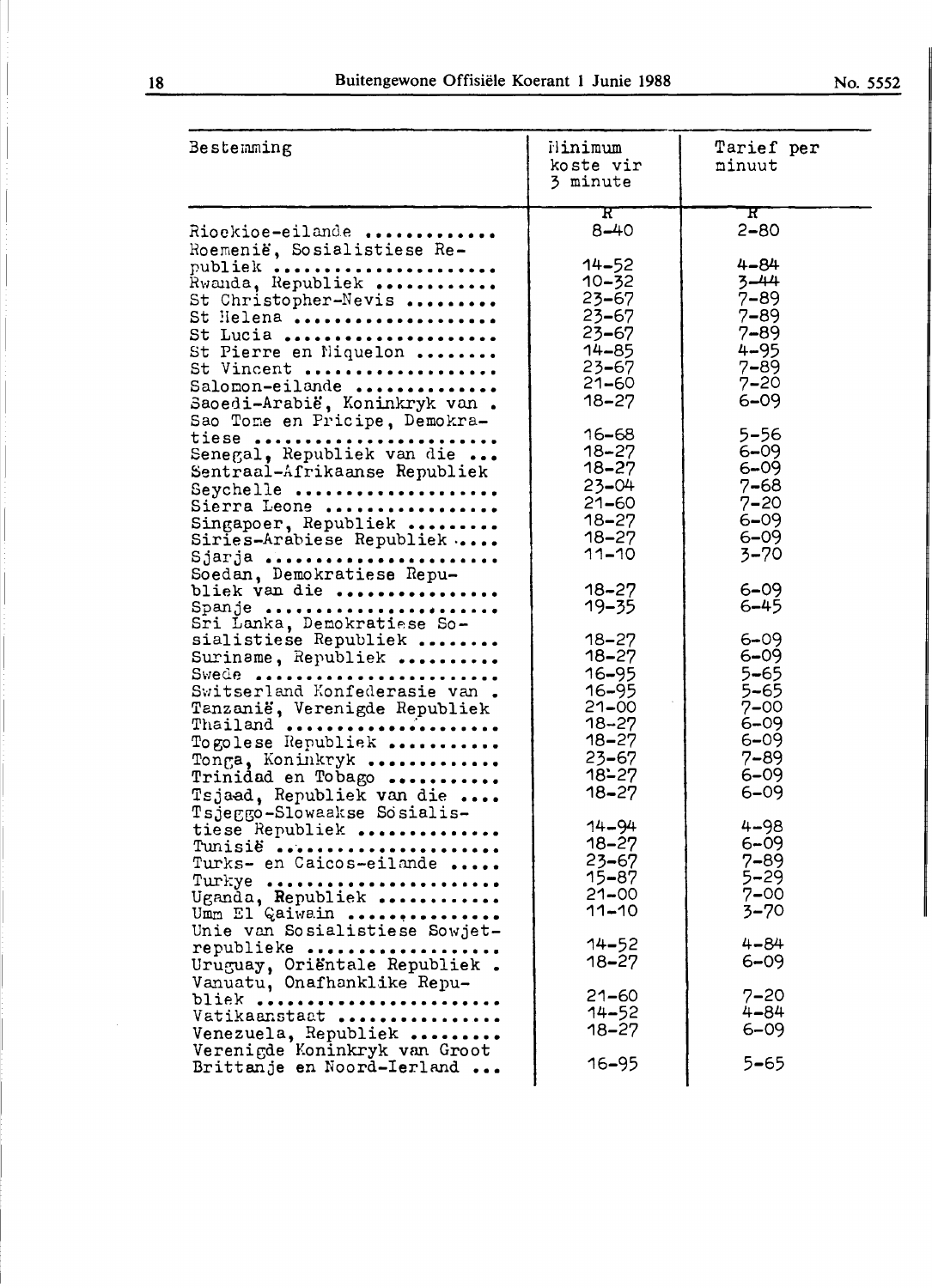| Destination                                                                                                                                                                                                                                                                                                                                                                                                                                                                                                                                                                                                                                                             | Minimum<br>charge for<br>3 minutes                                                                                                                                                                                                                                                  | Rate per<br>minute                                                                                                                                                                                                                                                   |
|-------------------------------------------------------------------------------------------------------------------------------------------------------------------------------------------------------------------------------------------------------------------------------------------------------------------------------------------------------------------------------------------------------------------------------------------------------------------------------------------------------------------------------------------------------------------------------------------------------------------------------------------------------------------------|-------------------------------------------------------------------------------------------------------------------------------------------------------------------------------------------------------------------------------------------------------------------------------------|----------------------------------------------------------------------------------------------------------------------------------------------------------------------------------------------------------------------------------------------------------------------|
|                                                                                                                                                                                                                                                                                                                                                                                                                                                                                                                                                                                                                                                                         | $\overline{\mathbf{R}}$                                                                                                                                                                                                                                                             | R                                                                                                                                                                                                                                                                    |
| Sao Tome and Principe Democra-<br>tic Republic of<br>Saudi-Arabia, Kingdom of<br>Senegal, Republic of the<br>Seychelles<br>Sharjah<br>Sierra Leone<br>Singapore, Republic of                                                                                                                                                                                                                                                                                                                                                                                                                                                                                            | $16 - 68$<br>$18 - 27$<br>$18 - 27$<br>$23 - 04$<br>$11 - 10$<br>$21 - 60$<br>$18 - 27$                                                                                                                                                                                             | $5 - 56$<br>$6 - 09$<br>$6 - 09$<br>$7 - 68$<br>$3 - 70$<br>$7 - 20$<br>$6 - 09$                                                                                                                                                                                     |
| Solomon Islands<br>Spain                                                                                                                                                                                                                                                                                                                                                                                                                                                                                                                                                                                                                                                | $21 - 60$<br>$19 - 35$                                                                                                                                                                                                                                                              | $7 - 20$<br>$6 - 45$                                                                                                                                                                                                                                                 |
| Sri Lanka, Democratic Socia-<br>list Republic of                                                                                                                                                                                                                                                                                                                                                                                                                                                                                                                                                                                                                        | $18 - 27$                                                                                                                                                                                                                                                                           | $6 - 09$                                                                                                                                                                                                                                                             |
| Sudan, Democratic Republic of<br>the<br>.<br>Suriname, Republic of<br>Sweden<br>Switzerland, Confederation of.<br>Syrian Arab Republic<br>Tanzania. United Republic of<br>Thailand<br>Togolese Republic<br>Tonga, Kingdom of<br>Trinidad and Tobago<br>Tunisia<br>Turkey<br>Turks and Caicos Islands<br>Uganda, Republic of<br>Umm El Qaiwain<br>Union of Soviet Socialist Re-<br>publics<br>United Kingdom of Great Bri-<br>tian and Northern Ireland<br>United States of America<br>Uruguay, Oriental Republic of.<br>Vanuatu, Independent Republic<br>$\overline{\text{or}}$<br>.<br>Vatican City State<br>Venezuela, Republic of<br>Viet-Nam, Socialist Republic of | $18 - 27$<br>$18 - 27$<br>$16 - 95$<br>16-95<br>$18 - 27$<br>$21 - 00$<br>$18 - 27$<br>$18 - 27$<br>23–67<br>$18 - 27$<br>$18 - 27$<br>15-87<br>$23 - 67$<br>$21 - 00$<br>$11 - 10$<br>$14 - 52$<br>$16 - 95$<br>$14 - 85$<br>$18 - 27$<br>21-60<br>$14 - 52$<br>18–27<br>$21 - 60$ | $6 - 09$<br>$6 - 09$<br>$5 - 65$<br>5–65<br>$6 - 09$<br>$7 - 00$<br>$6 - 09$<br>$6 - 09$<br>$7 - 89$<br>$6 - 09$<br>$6 - 09$<br>5–29<br>$7 - 89$<br>$7 - 00$<br>$3 - 70$<br>$4 - 84$<br>5–65<br>$4 - 95$<br>$6 - 09$<br>$7 - 20$<br>$4 - 84$<br>$6 - 09$<br>$7 - 20$ |
| Virgin Islands (USA)<br>Western Samoa<br>Yemen, Arab Republic                                                                                                                                                                                                                                                                                                                                                                                                                                                                                                                                                                                                           | $18 - 27$<br>23–67<br>21–60                                                                                                                                                                                                                                                         | $6 - 09$<br>$7 - 89$<br>$7 - 20$                                                                                                                                                                                                                                     |
| Yemen, People's Democratic Re-<br>public of                                                                                                                                                                                                                                                                                                                                                                                                                                                                                                                                                                                                                             | $21 - 60$                                                                                                                                                                                                                                                                           | $7 - 20$                                                                                                                                                                                                                                                             |
| Yugoslavia, Socialist Federal<br>Republic of<br>Zaire, Republic of                                                                                                                                                                                                                                                                                                                                                                                                                                                                                                                                                                                                      | $16 - 95$<br>14-85                                                                                                                                                                                                                                                                  | 5–65<br>$4 - 95$                                                                                                                                                                                                                                                     |
|                                                                                                                                                                                                                                                                                                                                                                                                                                                                                                                                                                                                                                                                         |                                                                                                                                                                                                                                                                                     |                                                                                                                                                                                                                                                                      |

 $HB - A$  minimum charge as for one minute is applicable to calls established automatically to subscripers in countries to which a fully automatic service is available.